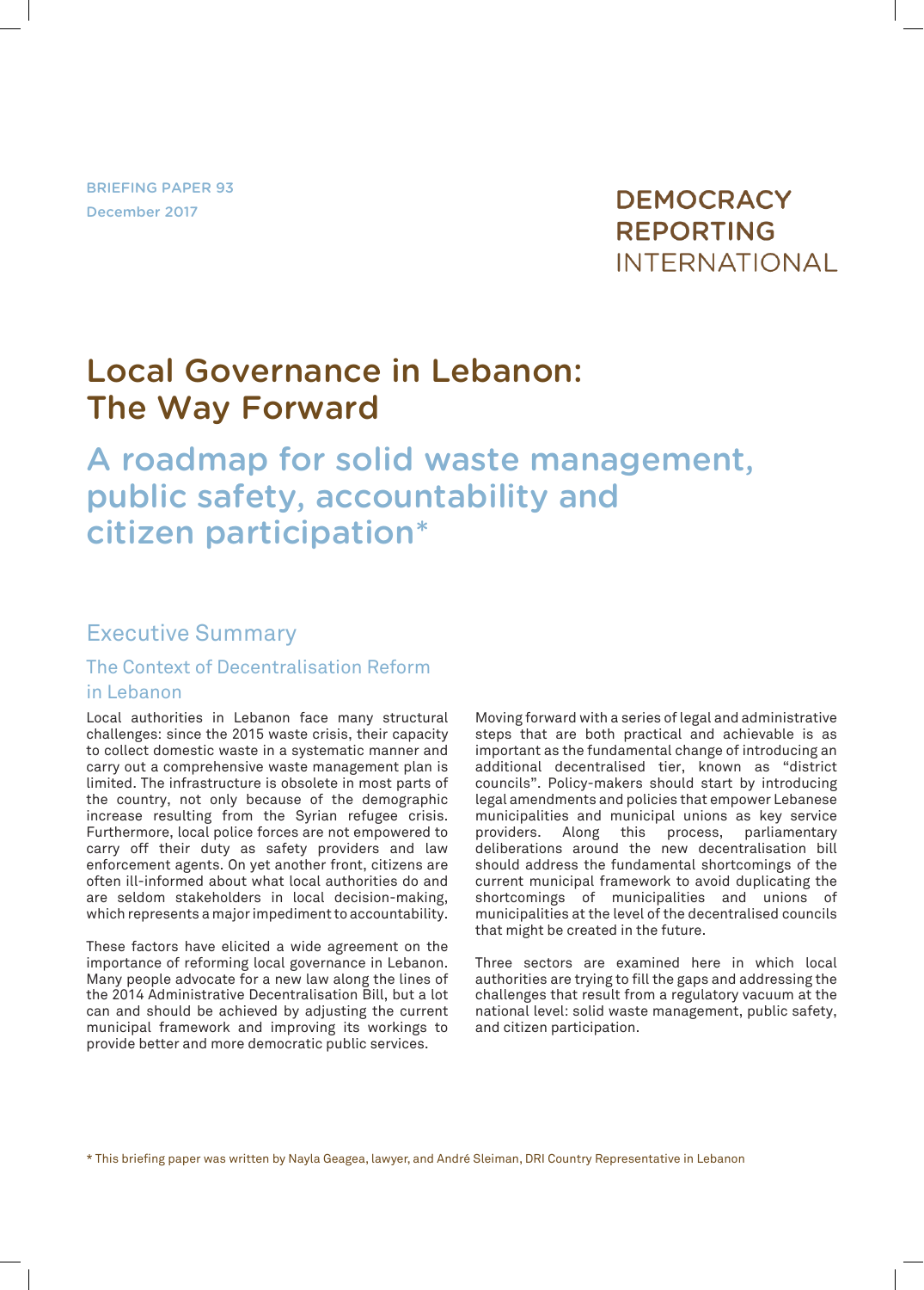#### A Decentralised Solution to Solid Waste Management

The encroachment on the role and prerogatives of local authorities by the central government since the 1990s has undermined the core principles of decentralisation as enshrined in the Municipal Act and the Taef Agreement. In 1989, the Agreement stipulated that the mandate and resources of local authorities must be increased to meet local needs and in the spirit of administrative decentralisation. However, thirty years later, most of these stipulations have not been implemented. The problem is exemplified in the way solid waste was managed: in the post-war years, the Lebanese government issued a series of decrees that monopolised the management of the sector in the hands of central government agencies and confiscated the resources of the Independent Municipal Fund (IMF), which the law exclusively allocates to local authorities to enable them to perform their duties. As a result, municipalities and unions of municipalities – with some exceptions – were gradually forced to relinquish their leading role in managing waste. In 2015, they were suddenly left to handle the waste crisis with little guidance and few resources from the government. Understandably, they failed to develop and implement adequate strategies based on sustainable and ecofriendly methods.

As a first step, the central government should rescind the decrees that contravene the autonomy of local authorities, as guaranteed in the Municipal Act, and issue a comprehensive national strategy that provides an overarching framework for the local authorities to gradually recover their powers in managing waste. Achieving such objective entails the restitution of the resources of the Independent Municipal Fund to its lawful owners: municipalities and municipal unions. Amendments should also be considered to increase IMF revenues and distribute them more equitably. Parallel to this endeavour, collaboration between central and local authorities should be boosted so that line ministries carry out their duty to provide adequate oversight, training, technical guidance and regulatory guidelines to the local authorities.

#### Empowering Local Police Forces to Ensure Public Safety

Local police forces suffer from several loopholes in the legal and regulatory framework that prevent them from ensuring public safety and enforcing the rule of law. Unlike the central security services (such as the Internal Security Forces), the duties of local police forces, as well as their rights, legal mandate and administrative organisation, are left to the discretion of each municipality or union, with varying levels of oversight on the part of central government agencies. This results in a lack of coordination, overlapping powers and, in some cases, a jurisdictional vacuum. For example, determining whether local police should, in some instances, act as judicial police remains a subject of debate. Lebanon's Administrative Court – the Council of State (majlis shura al-dawla) – and the Ministry of Justice have issued contradictory advisory opinions on the issue. Local authorities face additional challenges that undermine their role as safety providers, namely the limited financial resources, precarious employment conditions and heavy dependence on the central government agencies to recruit personnel.

Several measures should be adopted in this regard, starting with the clarification of the legal status of local police forces – namely their capacity to intervene and act as judicial police – and the regulation of the right to keep and carry arms to fulfil their duties. Similarly, legislation should clarify the legal mandate and scope of work of the local police forces. In this process, unified bylaws and Standard Operating Procedures (SOPs) that govern and regulate the action of the local police should be adopted and implemented in all local authorities. This should go hand in hand with the establishment of a mechanism of coordination and collaboration between the central security forces and the local police.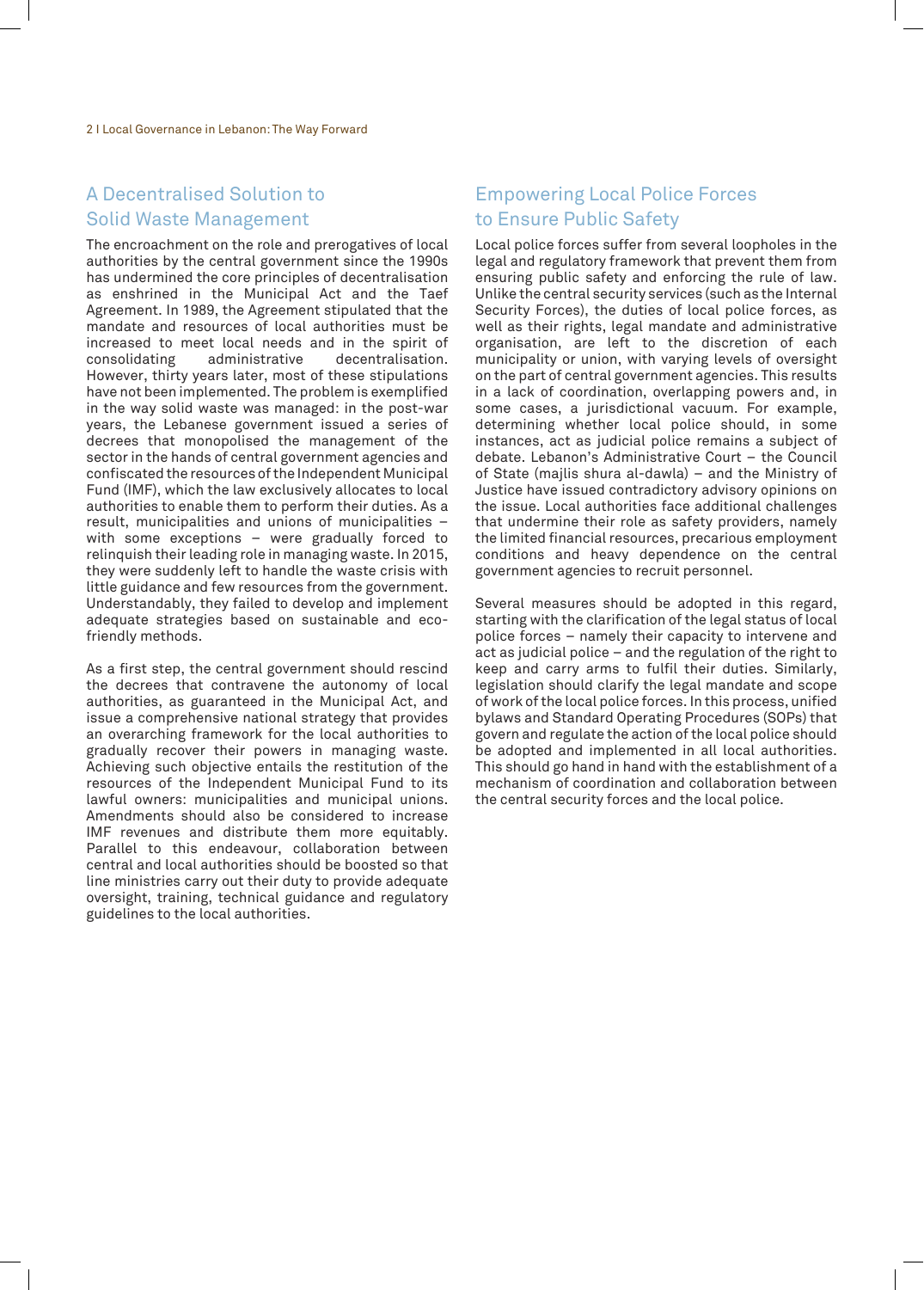#### Achieving Accountability Through Transparency and Better Participation

Despite some legal provisions that allow for the access to information and the participation of citizens in local government affairs, there is still a long way ahead to achieve effective transparency and participatory governance.

For one, the electoral system that is currently applied for municipal representation is one of the major impediments to accountability. Citizens may vote or run for municipal office only in the town in which they are registered, which is seldom where they reside. The place of registration is determined by birth and is inherited from the father. This system, upon which the country's sect-based electoral system and the powersharing political system were erected, serves to "freeze" the geographic distribution of voters. On another level, involving the community in municipal affairs is not mandatory in the Municipal Act and the recently adopted Access to Information (ATI) Act lacks binding mechanisms for effective implementation.

The newly adopted proportional representation election law of June 2017 may constitute a first step towards better representation at the municipal level, but this reform should be complemented with other ones. In terms of transparency, ATI must be backstopped with the creation of the National Anti-Corruption Commission, which is mandated to monitor and ensure the implementation of the law. Concrete measures and procedures must be also adopted to institutionalise and systematise information-sharing in the work routine of state administrations and local authorities.

Finally, accountability increases when citizens have a say in local decision-making. This can be achieved through the specialised local committees which are foreseen in the Municipal Act. These committees, along with regular open consultations (such as town hall meetings) and consultative mechanisms, should be institutionalised and regulated by rules of procedure and terms of references that set forth their purpose, scope and authority, in addition to clear reporting lines.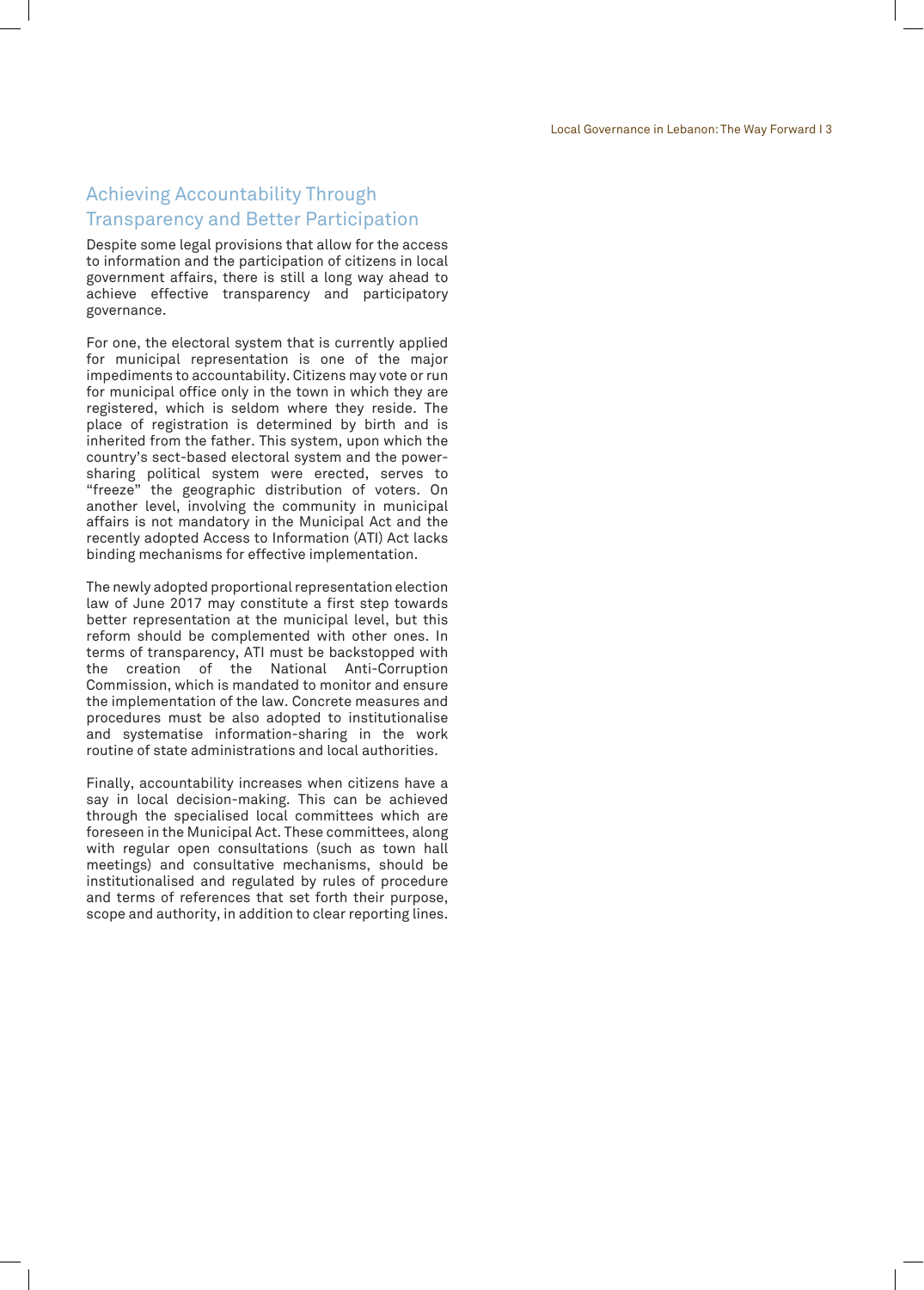## Background and Methodology

In the framework of the campaign "Al-Idara bi-Mahalla", Democracy Reporting International (DRI) published the report "Public Service Provision in Municipal Unions in Lebanon".1 The report describes the state of play of public services based on the results of a survey conducted in two-thirds of the unions of municipalities in all Lebanese regions. It identifies the challenges faced by municipal unions in three sectors: solid waste management, public safety (the role of municipal police), transparency and participation. To complement this effort, it was worthwhile to delve deeper into the analysis of the main findings of the field research to identify the gaps in the existing legal and regulatory frameworks governing public municipal services in Lebanon.

This initiative aims to achieve two objectives: The first objective is to keep up with the discussion on the 2014 Expanded Administrative Decentralisation Bill that was on the agenda of the parliamentary sub-committee established by the Administration and Justice Committee until early 2018.2 This objective proceeds from the belief that any reform in this regard must adopt an incremental approach to strengthen the powers of the existing local authorities (i.e. municipalities and unions of municipalities) and activate their functions, $^3$  and that upgrading the existing legislation will guarantee that the role of the district councils, provided for in the bill, is compatible with that of municipalities. The second objective is to draw lessons and recommendations from the experiences of local authorities and existing best practices and harness them for the success and sustainability of the elected district councils to be established.

- 2 The draft law is available on the following link: http://decentralization-lb.org/LawProject.aspx. Retrieved in December 2017.
- 3 Democracy Reporting International. (2017). Reforming Decentralisation in Lebanon: The State of Play. Briefing Paper No. 80. Beirut: Lebanon. April 2017. All relevant publications are available in Arabic and English on the following link: http://democracy-reporting.org/country/lebanon/.

The methodology of this policy paper tackles each of the three public service sectors in two steps. In the first step, it determines whether the challenges faced by local authorities and identified in the December 2017 report are the result of (1) loopholes or inconsistencies in legislation, (2) a lack of human, financial, technical, or other resources, (3) the practices of the central authority, (4) or the absence of appropriate public policies. In the second step, a road map is proposed through a set of recommendations and mechanisms that must be applied immediately to improve public services at the local level, should the Expanded Administrative Decentralisation Bill be taken forward.

Democracy Reporting International. (2017). Public Service Provision in Municipal Unions in Lebanon: Solid Waste Management, Municipal Police and Public Safety, Accountability and Participation. Beirut: Lebanon. December 2017.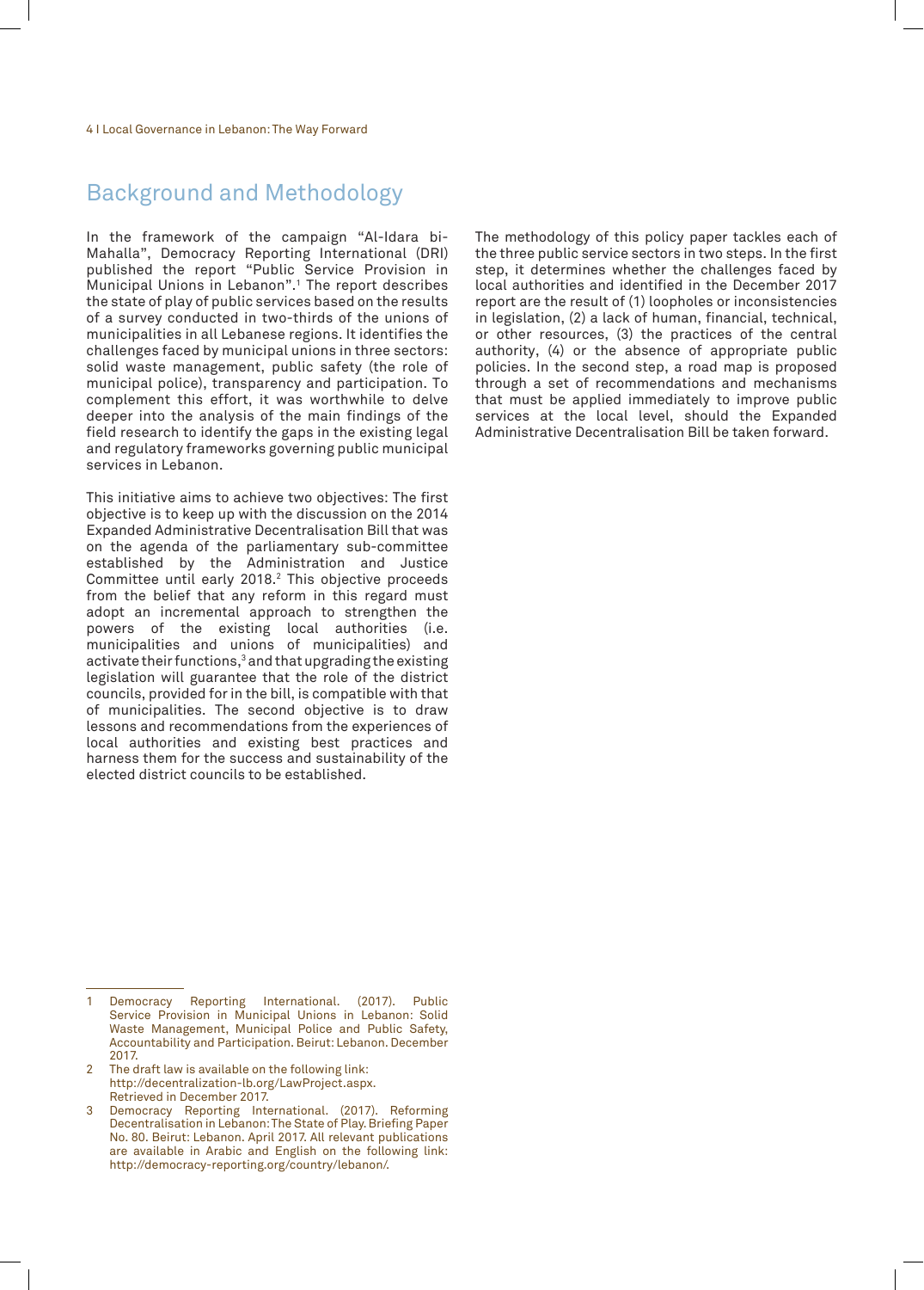### Strengthening the Role of Local Authorities in Solid Waste Management

The waste crisis that erupted in 2015 in Beirut and a large number of Lebanese cities and villages has exposed the gravity of the approach adopted by the central government since the 1990s to manage the solid waste sector. While the concerned parties are trying to obscure the disastrous environmental and health repercussions of this crisis and delude the public opinion by pretending that plans and solutions are available to the government and ready for implementation, it must be emphasised that any step aimed at addressing this issue must go hand in hand with the local authorities' recovery of their essential and fundamental role in the management of this sector decades after it had been confiscated by the central authority.

Today, the percentage of Lebanese municipal unions capable of playing an active role in the management of household solid waste does not exceed 54%. This is due to the waste management sector draining local authorities financially (in one of the cases, the sector budget amounted to 60% of the total budget) and requiring additional staff and specialised experts. Nevertheless, the results of the questionnaire show a clear determination at the local level to find decentralised management solutions.4

#### The Problematic Issues Related to the Role of Local Authorities in Solid Waste Management

The promulgation of the 1977 Municipal Act that regulates the work of local authorities was both a qualitative and quantitative leap towards the promotion of local development and a cornerstone for the application of administrative decentralisation in Lebanon. Four decades later, this initiative remains defective at the legislative level due to the central authority's practices that have weakened the ability of local authorities to assume their role, and also marginalised them by taking over their funds and powers and failing to provide the financial, technical, and human resources needed to improve their performance in more than one sector.

The period that followed the Lebanese civil war (1975– 1990) is the most indicative of the absence of a serious political will in Lebanon to achieve administrative decentralisation as provided for in the Taef Agreement of 1989.5 The solid household waste management sector is a prominent example in this regard. Since the early 1990s, the central authority has been taking over the powers and funds of local authorities. Towards the end of 1992, the Council for Development and Reconstruction (CDR) that reports to the Office of the Prime Minister replaced the Joint Commission for the City of Beirut, which was then entrusted with the tasks of street sweeping and waste collection, in cooperation with the Municipal Department for Public Cleanliness. As a result, the CDR monopolised all loans provided by the state and all donations allocated for the management of this sector, including all financing, contracting, and oversight agreements. In the mid-1990s, the CDR outsourced waste collection in Beirut to Sukkar Engineering Company (Sukleen) without the approval of neither the municipal council nor the Governor of Beirut City. The Municipal Department for Public Cleanliness protested against this move and condemned it as a "legal transgression and an encroachment on the powers of the Municipality of Beirut whose role will be undermined and taken over by the CDR in several sectors, especially that public cleanliness is, by law, a core area of competence of the municipality, and that all undertakings, contracts, and outsourcing agreements in favor of third parties are not allowed without the knowledge and consent of such third parties".6 However, because both the governor and the municipal council eventually revoked their opposition under the influence of political pressure, the usurpation of the municipality's resources and powers continued until the waste management crisis reached its peak in 2015. It is worth noting that the amounts of money spent on public cleanliness in the city of Beirut was excessively high. The fact that Sukleen did not discontinue its operation after the expiry of its contract indicates that the contract was renewed. And while

Public Service Provision in Municipal Unions in Lebanon. Pp. iv, 12.

<sup>5</sup> The Taef Agreement, paragraph 3 entitled "Administrative Decentralisation" reads as follows:

Expanded administrative decentralisation shall be adopted at the level of the smaller administrative units (district and smaller units) through the election of a council for every district, headed by the district officer to ensure local participation.

A comprehensive and unified development plan capable of developing the Lebanese provinces economically and socially shall be adopted and the resources of the municipalities, unified municipalities, and municipal unions shall be reinforced with the necessary financial resources.

<sup>6</sup> Issam Sleiman. (1998). "Waqi' al-baladiyat fi muhafazat Beirut". Waqi' al-baladiyat fi Lubnan wa 'awa'eq al-musharaka al-mahalliya wal-tanmiya al-mutawazina. Beirut: Lebanese Center for Policy Studies (LCPS). P. 76.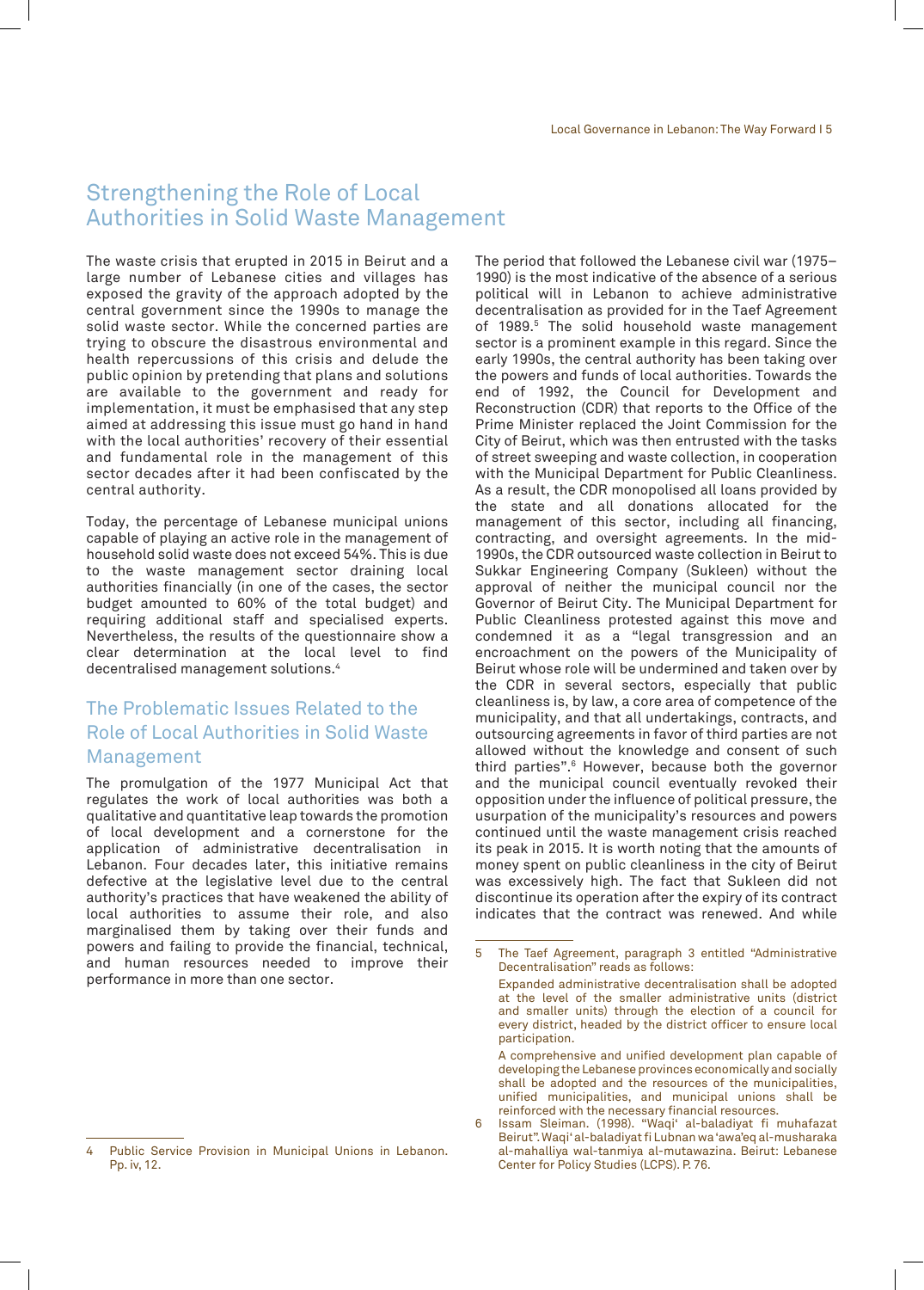such renewal entails, as per the contract provisions, considerable financial burdens on the Municipality of Beirut, a study conducted by the Municipal Department for Public Cleanliness demonstrates the latter's ability to provide the same service at only one-third of the amount charged by Sukleen, if given adequate support.7

In the same vein, the report by Democracy Reporting International shows that municipal unions tend to give a negative assessment of their relation with the central authorities (especially the Ministry of the Interior and Municipalities and the CDR) with regard to waste management.8 The Human Rights Watch report "As if You're Inhaling Your Death" sheds light on the serious environmental and health risks resulting from the government's failure to approve an integrated national plan for solid waste management, which has led to a massive spread of random waste dumps and increased open burning of waste, especially in poor areas.9

Unfortunately, the government used the same approach in the distribution of the IMF revenues, a key source of funding that enables the local authorities to assume their role, particularly in the management of the solid waste sector. Since the 1990s, the Lebanese government has been exhausting the IMF revenues either to pay for high-priced contracts with private companies such as Sukleen and others providing waste collection services, or to finance CDR projects unauthorised by the Municipal Act and the decree establishing "the rules and regulations for the distribution of the IMF revenues" (Decree No. 1917 issued in 1979). This has "deprived the municipalities of USD 1.2 billion in revenues and, based on conservative estimates, it has been found that at least USD 460 million of central government spending is illegal ".10

The DRI report reflects the extent to which unions and municipalities lack the necessary resources to undertake their role: with less than LBP 2.5 billion in funding, their operation capacity is kept at a minimum. Moreover, several unions reported an unfair calculation of the IMF funds due to the distribution of revenues on the basis of persons registered in the administrative personal status records, rather than on the basis of existing needs.<sup>11</sup>

Ibid., p. 78.

Public Service Provision in Municipal Unions in Lebanon. P. 26.

Human Rights Watch. (2017). "As if You're Inhaling Your Death: The Health Risks of Burning Waste in Lebanon". Report. Beirut: Lebanon. Available on the following link: https://www.hrw.org/report/2017/12/01/if-youreinhaling-your-death/health-risks-burning-waste-lebanon. Retrieved in December 2017.

<sup>10</sup> Sami Atallah. (2015). "Liberate the Municipal Fund from the Grip of Politicians". Beirut: LCPS. Available on the following link: https://www.lcps-lebanon.org/featuredArticle.php?id=52. Retrieved in December 2017.

<sup>11</sup> Public Service Provision in Municipal Unions in Lebanon. P. 8.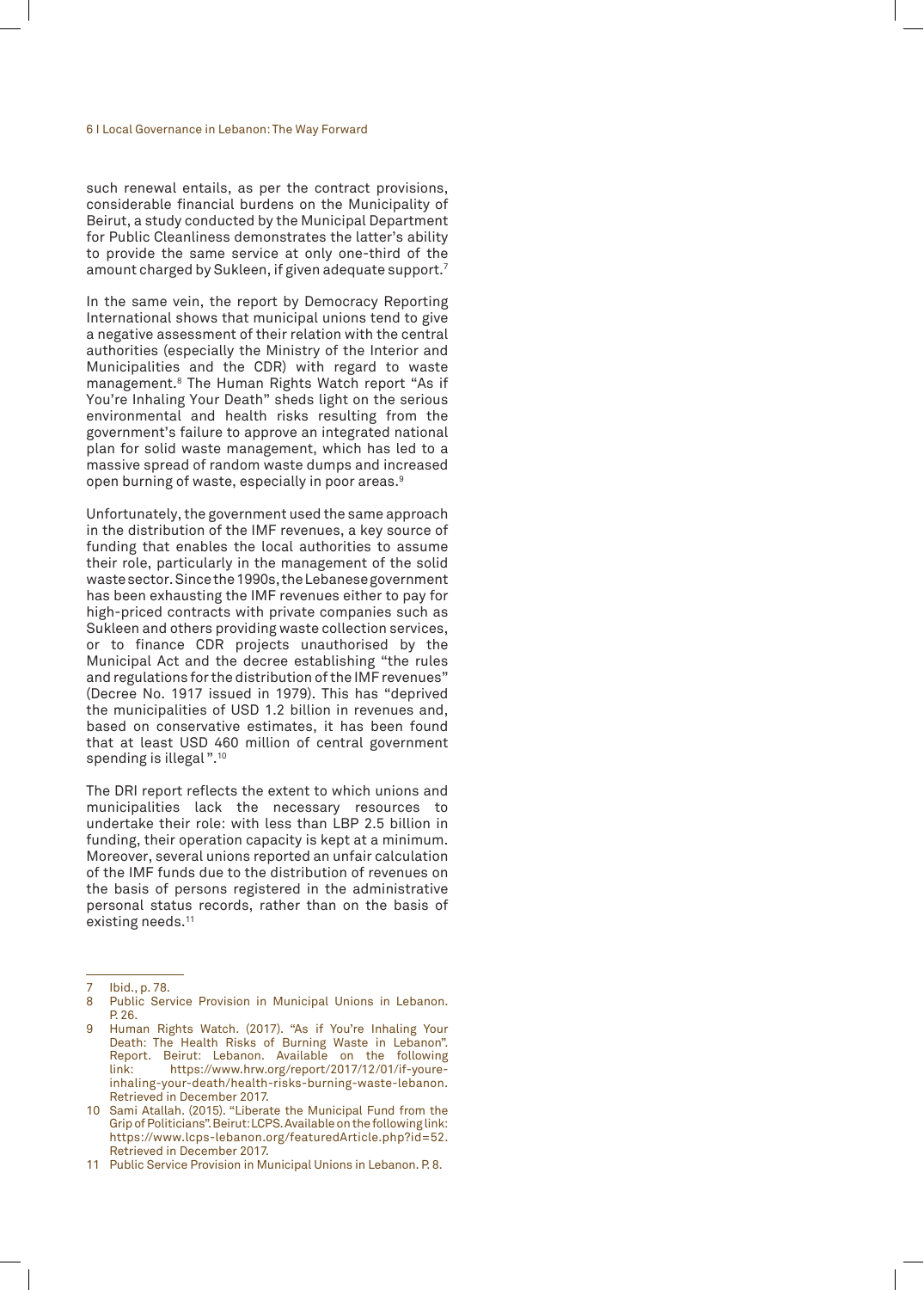### Recommendations to Strengthen the Role of Local Authorities in Solid Waste Management

Since the practices of the central authority are in violation of the current laws and deviate from the Municipal Act, the Environment Protection Act, and the Decree on the Distribution of the IMF revenues, establishing a sound and integrated management of solid waste does not require an intervention of the legislator at this stage, but rather the application of the laws in force, in order to advance the series of desired reforms.

#### First: Ending the central authority's monopoly on the sector's management and restoring the local authorities' role and resources

It would be worthwhile to re-establish the legal basis that, on the one hand, expressly enshrines the role and responsibility of local authorities in managing this sector and, on the other, confirms their exclusive authority to contract works within their service provision scope, and in certain cases, to give prior approval for works that the central government bodies may intend to implement within their scope (such as the CDR). According to the Municipal Act, the municipality is a local authority that possesses a legal personality, enjoys administrative and financial autonomy, and exercises, within its scope of authority, wide powers in all areas of public utility. The municipal council may express its recommendations and wishes regarding all issues of public interest and communicate its observations and suggestions regarding the public needs in the municipal area (Art. 1 and 47 of the Municipal Act).<sup>12</sup> In its review of the matters and functions handled by the municipal council, Article 49 of the Municipal Act mentions issues that are directly related to the solid waste management sector, such as "public programs for works, landscaping, cleaning, health affairs, water supply and lighting projects", in addition to the municipal council's authority to arrange for "all types of loans for the execution of specific projects that have been studied" and prepare "the specifications for the procurement of goods, works, and services". Article 74 of the same Act provides for all matters and tasks related to cleaning, lifting rubble and debris, and addressing any event that might affect public well-being, safety, and health. The law has thus

enshrined all the matters that fall within the responsibility of local authorities, especially the solid waste management sector, as local affairs and services, and emphasised their purely local nature.

At this stage, the management of this sector does not require any legislative amendment. It rather requires the application of the existing laws, taking serious actions to develop appropriate policies, and the provision of the necessary resources and technologies. In this regard, it is necessary to rely on the expanded administrative decentralisation path to discuss new legislation and design a road map that includes near, medium and long-term plans complementing the reform provided for in the Taef Agreement.

At another level, maintaining the financial resources allocated by the IMF to local authorities calls for the application of restrictions and controls that limit the discretion of the central government to dispose of the IMF funds. It is therefore imperative to start the application of Article 87 of the Municipal Act, which stipulates that the IMF should be kept at the Ministry of the Interior and Municipalities, and not at the Ministry of Finance, as has been the case until now, pending the separation of the decentralised fund from the tutelage of the political executive and the establishment of its legal personality, administrative and financial autonomy, and fully-resourced administrative and technical department. Finally, in order to safeguard its independence, the Fund should be subject to ex-post controls by specialised oversight bodies, such as the Court of Audit, away from the interference of the political executive.

Also, the Fund's resources and the basis for the distribution of its revenues should be reconsidered so as to ensure fair and equitable development conditions in all the regions, rather than to deepen the gap, as is now the case, between poor and rich municipalities. The revenue distribution basis adopted in the Expanded Administrative Decentralisation Bill (Art. 99 and 105) is appropriate and recommended in this regard.

<sup>12</sup> The powers of the municipality are divided into two decisionmaking authorities: the elected municipal council, which holds the policy-making power, and the municipal staff, which has the executive power. The executive authority is headed by the president of the municipal council (the mayor) in all municipalities except for the municipality of Beirut, where it is headed by the Governor of Beirut City. The law gives the head of the executive authority a regulatory power to issue binding decisions in several sectors, especially public cleanliness, health, and safety (Art. 74 of the Municipal Act).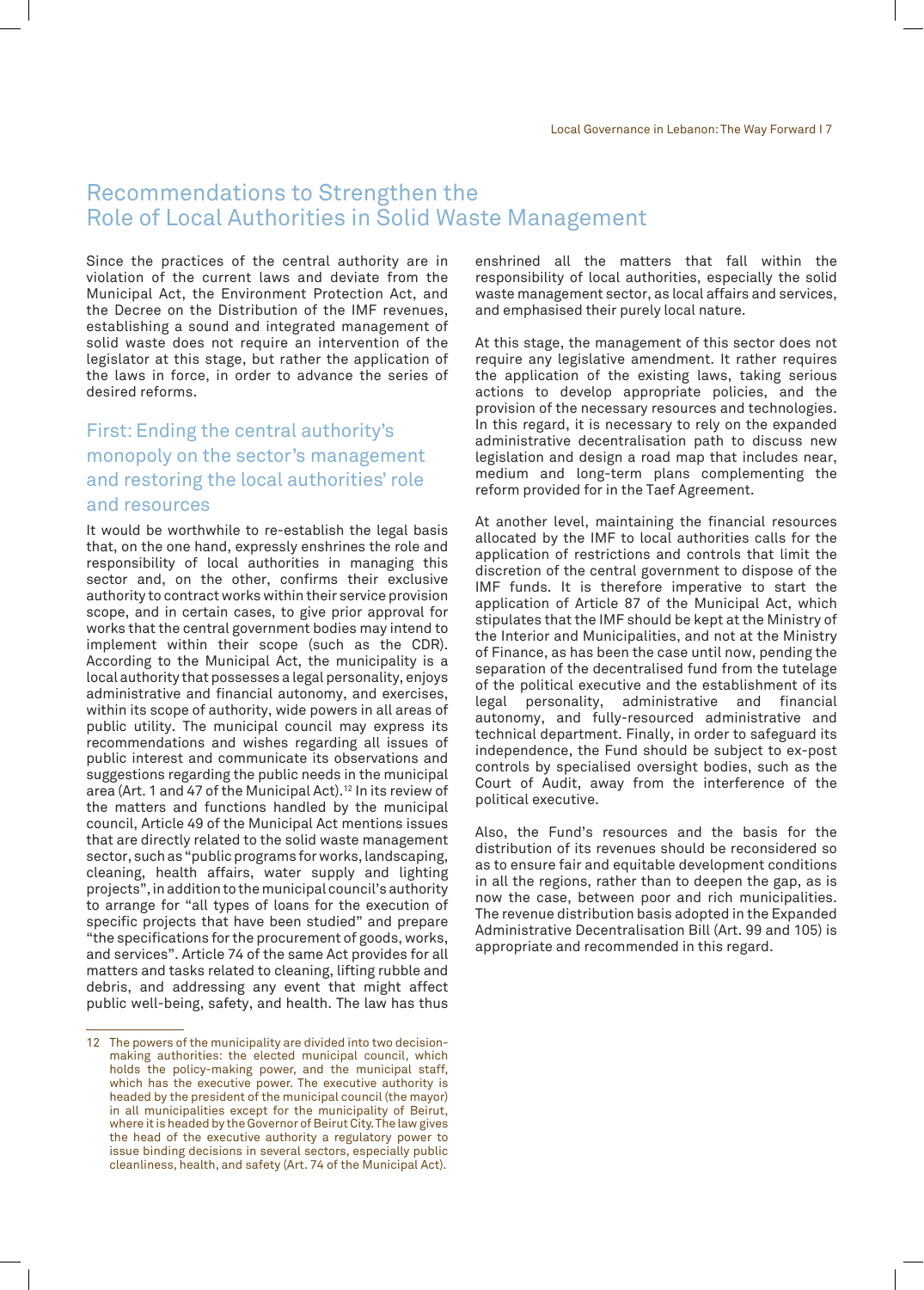#### Second: Developing appropriate policies and providing the necessary resources

Technical solutions and mechanisms are available for integrated and sustainable management of solid household waste, but their development and implementation require political will, as well as empowerment and capacity building for local authorities. In November 2017, a group of individuals and independent civil and political groups launched the "Waste Management Coalition" initiative to act as a pressure group that lobbies for the development of a sustainable waste management strategy based on accumulated experience and local success stories in this field.<sup>13</sup>

At the technical level, the first step is to have municipalities, the authority closest to the people, enforce a waste reduction and sorting-at-source policy, each within its geographical scope. Waste treatment

The municipal union presidents' perception of the central government's role in solid waste management. Source: Public Service Provision in Municipal Unions in Lebanon (2017).

and disposal require a comprehensive and long-term strategy involving other stakeholders, mainly local authorities, the Ministry of the Environment, the Ministry of the Interior and Municipalities, the Office of the Minister of State for Administrative Reform (OMSAR) and the Council for Development and Reconstruction (CDR), provided that they coordinate among themselves and establish the necessary environmental and health standards, guidelines, and regulations.

In this regard, communication and cooperation with international donors is key to securing technical resources and benefiting from the experiences and approaches of other countries.14 An integrated, sustainable management of solid waste necessitates leveraging economies of scale whereby, in light of the model proposed in the DRI Report, it is possible to limit the powers of the smaller local authorities to street sweeping, waste collection, sorting at the source, and basic composting, and assign the functions of establishing sanitary landfills, establishing and managing waste treatment centres (or outsourcing their operation), recycling, secondary sorting, and developing a general plan for medium and large local authorities only.15

As shown in the figure below, the municipal union presidents' perception of the central government's role confirms their tendency to adopt positive practices in this regard.



13 The coalition has developed a series of steps and recommendations that can be implemented in stages and on more than one level. They are available on the Coalition's website: https://www.wmclebanon.org/. Retrieved in December 2017.

15 Public Service Provision in Municipal Unions in Lebanon. P. 28.

<sup>14</sup> We refer here to a number of studies and reports prepared by international non-governmental bodies in light of the experiences of Brazil and France, available on the following link: http://www.localiban.org/mot887.html?lang=ar. Retrieved in December 2017.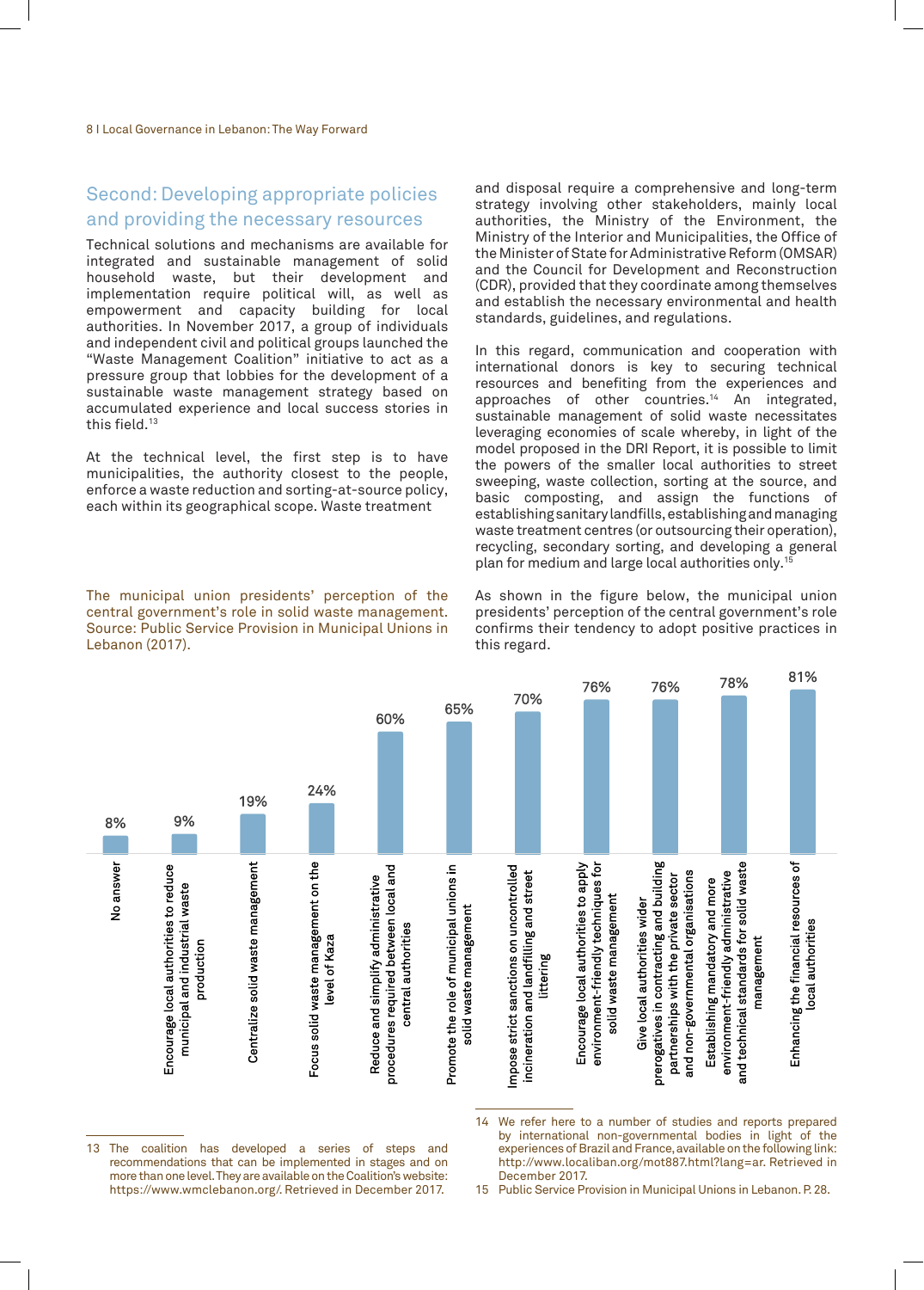At the financial level, financial reforms and a taxincentive policy that encourages the waste reduction and the gradual adoption of modern recycling techniques are required in the first place. The resources of local authorities should as well be strengthened through the reform of the IMF revenues' calculation and distribution modality.16

The Expanded Administrative Decentralisation Bill proposes to have the IMF replaced by a decentralised fund which, unlike the IMF, possesses legal personality and administrative and financial autonomy, is free of any central control, but is subject to ex-post controls by the Court of Audit only. This bill is different from the laws and decrees currently governing the IMF in that it provides for the establishment of the decentralised fund, the independence of its members from the government, and the development of objective and specific criteria that regulate its funding and revenue distribution to the municipalities and the district councils to be established in lieu of the existing municipal unions.17

Enacting the Expanded Administrative Decentralisation Bill is envisaged in two stages:

- $\blacksquare$  Reviewing the criteria used to calculate sources of funding and determine the percentage of the fund's revenues by amending the laws that regulate a number of taxes, such as the value added tax (VAT), the revenues of certain sectors, such as cell phone bills and customs, and a number of fees, such as the public property occupancy fees.
- Setting restrictions and controls that limit the discretion of the central government with regard to the management of the fund's revenues, and developing objective and measurable mechanisms and criteria that determine the percentage of revenue distribution to local authorities and, most importantly, how villages without municipalities benefit from such revenues through cooperation with neighbouring local authorities.

In parallel with amending the Municipal Act, and in coordination with the local authorities, the Ministry of the Interior and Municipalities must conduct a comprehensive survey that determines the demographic size and geographical scope of each municipality and assesses its needs. This will pave the way for implementing and activating the mechanisms provided for in the bill.

<sup>16</sup> See the recommendations in: Republic of Lebanon. Ministry of the Interior and Municipalities. (2011). Municipal Finance Studies Program: Final Roadmap for Modernizing Municipal Finance in Lebanon. Submitted by ICMA with its subcontractors CRI and TCGI. Beirut: Ministry of the Interior and Municipalities. Available in English on the following link: www.moim.gov.lb/Download.aspx?idf=80. Retrieved in December 2017.

<sup>17</sup> See Articles 90–99 of the bill regarding the establishment, functions, and work mechanism of the Fund; and Article 105 regarding the ex-post controls by the Court of Audit.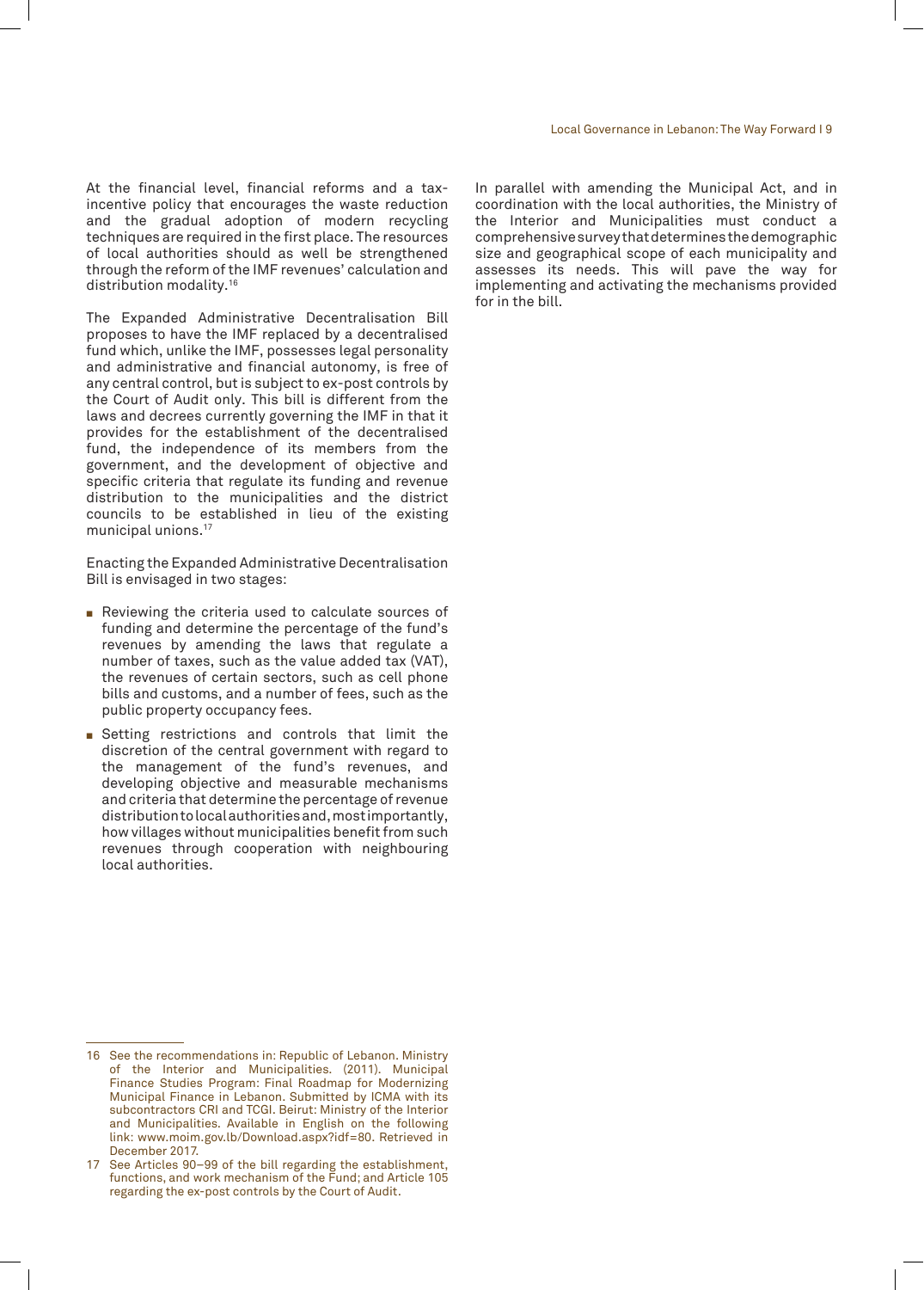### Strengthening the Role of Local Police in Maintaining Public Safety

The DRI report acknowledges the major challenges faced by municipal unions and municipalities in maintaining public safety through the local police (municipal police and municipal union police). The police force, albeit compulsory in accordance with the Municipal Act, is only available to 59% of the municipal unions. While the report identifies the lack of resources and the difficulty of employment as primary challenges, it exposes other significant gaps at the legislative and regulatory levels of this sector.18

The Lebanese legislator neither defined the legal nature of, nor developed a comprehensive framework for the local police. It rather inadvertently addressed it in various texts and legislations where the main focus is on controlling traffic violations and maintaining public cleanliness.19 This is also the case in the Municipal Act, where the local police is only referred to in a small number of Articles (notably Art. 74, 83–85, 121, 124 and 125) without any detailed elaboration on its functions and powers.

This legal ambiguity on the nature of local police is heightened by the plurality of competent authorities that are authorised to issue local police regulations (each of the mayors or municipal union presidents), which results in disparities and inconsistencies between the police forces of local authorities. Moreover, the different perceptions that municipal union presidents have of the role of each of the municipal police and union police highlight the confusion between these two police forces. Some union presidents want a more developed police force at the level of the union, while others want to either limit the role of the municipal union police to coordination with the municipal police, or abolish it altogether.20 The absence of texts and regulations has resulted in conflicting opinions from the competent judicial bodies, which perpetuates the incoherence between the powers of local police and those of other security services.

Finally, the authority to recruit local police officers in municipalities and unions remains tied to the central government, which is contrary to the principle of administrative autonomy of decentralised local authorities. As a result, municipalities and municipal unions resort to contracting, temporary employment based on payment statements or invoices, employing day workers, or offering monthly or annual contracts to avoid the financial burdens of fixed positions, thereby adversely affecting the performance of local police.<sup>21</sup>

#### The Problems Related to the Role of Local Police in Maintaining Public Safety

Since mayors and municipal union presidents head the executive authority, each in their own municipality or union, the Municipal Act gives them broad powers (Art. 74), including powers related to public safety. In order to ensure the proper exercise of these powers, the mayor and the president of the municipal union are assisted by a police force. Local authorities are entitled to establish as many additional units as needed, including guards, firefighters and rescue units, to perform more specialised tasks. The head of the executive authority is the highest-ranking in the hierarchy of the employees (Art. 77).

The fundamental question that arises in this regard is about the legal nature, description, and scope of local police functions. Although local police is a community police par excellence, it is vested with powers, under Article 85 of the Municipal Act, to control administrative irregularities through municipal employees who are in charge of enforcing the laws and regulations related to public health, public cleanliness, construction, and traffic management in streets and public squares, as well as monitoring their implementation and any violations interfering therewith. But what about the nature of the local police role in maintaining public safety and security at the local level?

<sup>18</sup> Public Service Provision in Municipal Unions in Lebanon. Pp. 14, 22.

<sup>19</sup> Specifically: The Forest Code (1949), the Decree on Maintaining Public Cleanliness (1974), the Building Violations' Settlement Act (1994), the Environment Protection Act (2002), the Construction Code (2004), the Traffic Code (2012), the Decree on Establishing a Professional Task Force to Monitor Forests, Hunting and Fishing (2013).

<sup>20</sup> Public Service Provision in Municipal Unions in Lebanon. P. 21.

<sup>21</sup> Hence the question as to whether the SOPs and rules of procedure apply to non-permanent police officers and whether, for example, it is preferable to apply a general principle whereby the application of the non-permanent recruitment modality that significantly undermines the nature, responsibility and functions of local police officers is either prohibited or restricted to pre-defined circumstances, subject to the seasonal officer's full and unconditional compliance with a code of conduct for local police, similar to that of the Internal Security Forces, and commitment to a minimum of obligations, duties, training requirements, etc.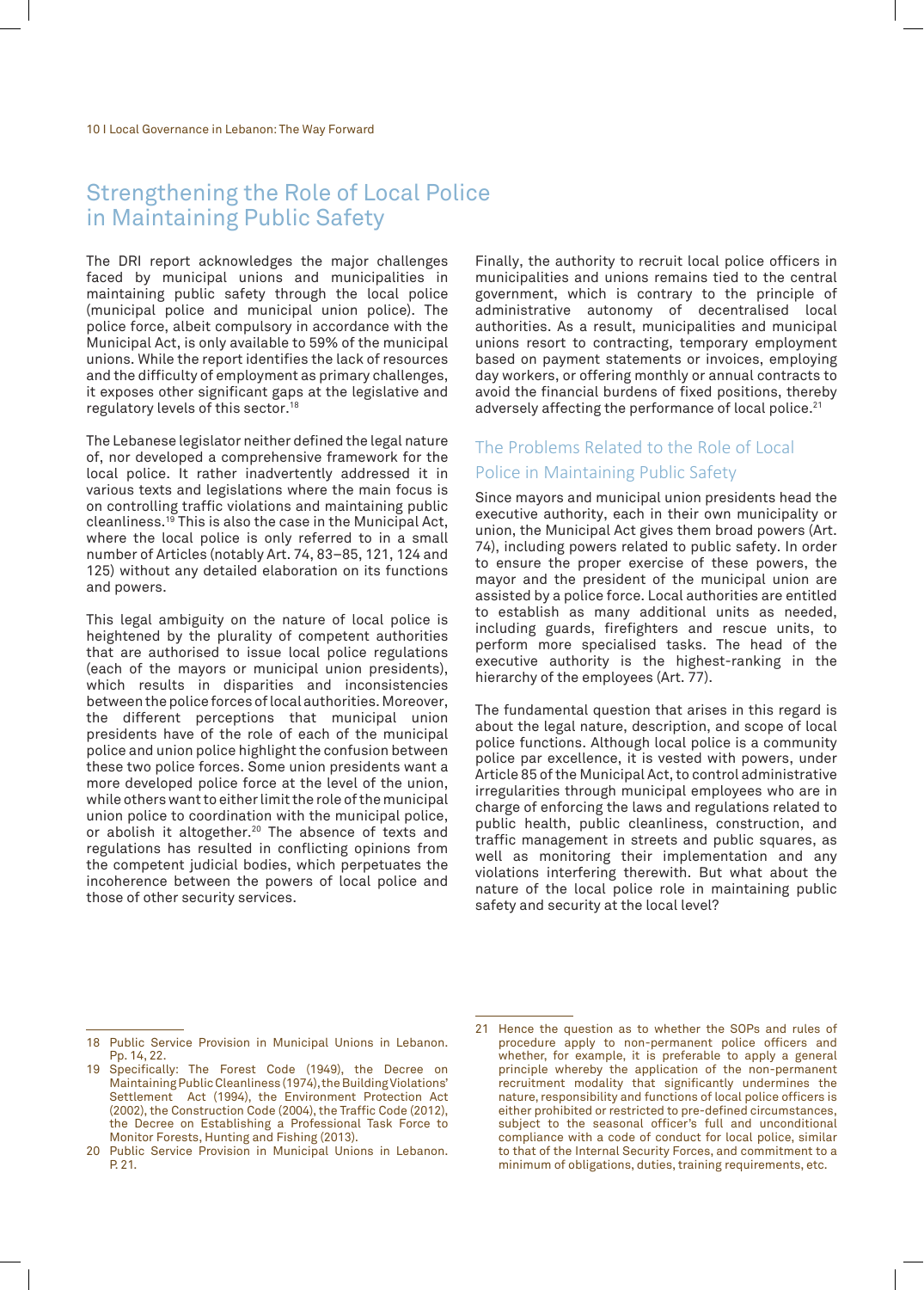The DRI report has shown that union police forces are active in areas beyond their legal powers and very similar to those of the municipal police. The figures presented in the report also reveal the extent of legal ambiguity surrounding the concept of judicial police, especially in terms of dealing with refugees from Syria.22

While it is certain that law enforcement is a core function of local police, two questions remain to be answered in order to determine the overall functions and areas of competence of local police: Should local police be armed? Could it exercise the functions of judicial police? If yes, what are the requirements and limits for the exercise of such functions?

These two issues are directly related to the extent to which the police may exercise the functions of the judicial police. The Municipal Act clearly states that the head of the executive authority shall be responsible for "ensuring security through the municipal police which enjoys the status of judicial police. They may request the support of the Internal Security Forces in the event of a crime or potential disruption of public security, and proceed with the required investigations"(Art. 74). On the other hand, the fact that the amended Code of Criminal Procedure (2005) fails to mention the municipal police in its enumeration of the agents or bodies that exercise the functions of judicial police (Art. 16, 38 and 39) raises the question as to whether this would preclude the application of Article 74 of the Municipal Act referred to above.

It should be noted, however, that the Municipal Act and the Code of Criminal Procedure are both framework texts, and thus legally equivalent. This is why the opinions of the jurists on the subject are divided. When the Municipality of Zahlé presented its own municipal police system (opinion No. 333 dated 8 October 2012), the Council of State issued an advisory opinion stating that: "In view of the following provisions added in a separate paragraph [...] subject to the provisions of this Law, the municipal police shall act as judicial police in cases where the offenders are caught in the act, and in cases of trespass on public and private property".

The opinion issued on 20 August 2015 by the Legislative and Advisory Committee at the Ministry of Justice conflicted with that of the Council of State. The Committee adhered to a study prepared by the Institute of the Internal Security Forces for this purpose which concluded that "municipal police cannot be considered as part of judicial police", for the reasons explained in the study.

As to whether the local police may be considered an armed force, the Weapons and Ammunition Act (Legislative Decree No. 137 of 12 June 1959) provides a clear enumeration of municipal staff. Article 26 reads as follows: "Security forces, forest rangers, watchmen, guards, and all persons who are employed in militarylike positions may own and carry the weapons and ammunition mentioned in item 1 of the first category, and in the fourth category, within the limits of their functions, and by virtue of a written authorisation issued by the Ministry of the Interior on special cards stating the serial number and type of the weapon which they are authorised to carry. Article 1 of Legislative Decree No. 102 dated 16 September 1983 on National Defence defines the term "armed forces" as follows: "The army, the Internal Security Forces, the General Security forces, and in general, all persons who work in public administrations, public institutions and municipalities and carry arms ex officio".

Carrying weapons and ammunition and obtaining the required license is a major responsibility for both the local police officer and the institution to which they belong. Given the criticality of the procedure and the responsibility it entails, arming local police must be subject to strict and rigorous conditions.

<sup>22</sup> Public Service Provision in Municipal Unions in Lebanon. Pp. 13–15.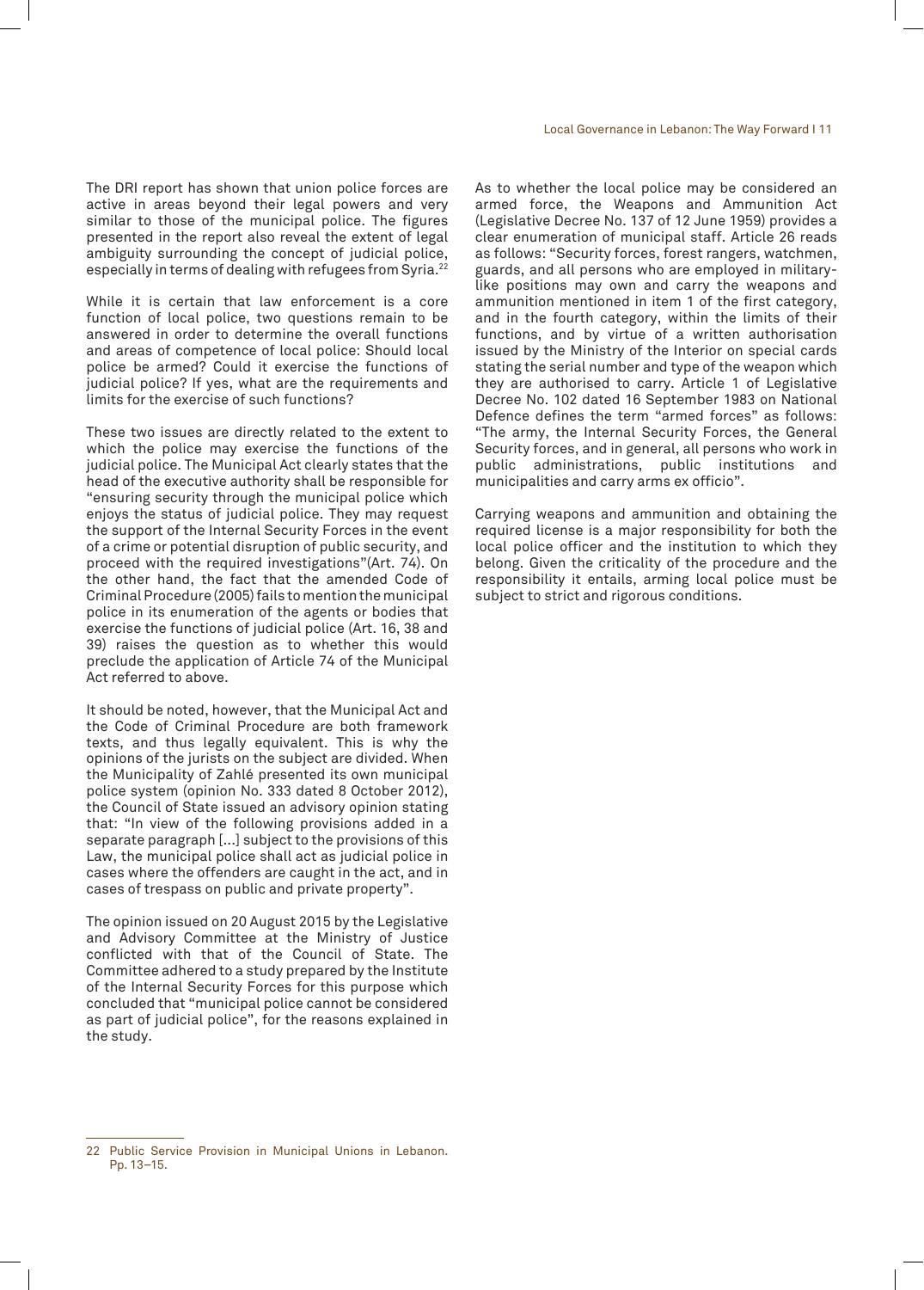### Recommendations to Organise and Strengthen the Role of Local Police in Maintaining Public Safety

A series of recommendations is proposed to strengthen the role and improve the performance of local police in maintaining public safety and security at the local level. This reform initiative is based on the intervention of the legislator (through amendments to the Municipal Act), the central government (through a decree or circular), or the local authority itself (through a municipal council or union council decision in accordance with Articles 54 and 62 of the Municipal Act).<sup>23</sup>

Regardless of who initiates the organisation of the local police role, bridging the legal gap requires that the proposed organisation model include a comprehensive framework to standardise the SOPs of local police. If a law amendment proves to be intricate due to the slow pace of legislation, the Ministry of the Interior and Municipalities may propose a draft decree in this regard. The elected local authorities can also be urged, in cooperation with other security forces and the Ministry, to develop a flexible regulatory framework adaptable to the local and community-level peculiarities of towns and villages where it is applied, pending its promulgation to the local authorities by the competent administrative and judicial authorities.

Some guidelines and fundamentals for regulating the work of the local police, regardless of the party implementing the reform (local authority, Parliament, Ministry of the Interior and Municipalities, Council of State...) or the regulatory framework adopted in this regard (bill, decree, model rules of procedure...) are suggested below.

In the event of failure to reach a legislative amendment or a new decree, it becomes necessary to define the mechanism for amending the regulations in force, which have already been ratified by the Minister of the Interior and Municipalities, to comply with the new criteria. The mechanism would be either to reverse the ratification or to require municipal councils and union councils to discontinue the application of existing regulations.

### First: Identifying the needs based on a qualitative and quantitative assessment of the status quo

To prevent the recurrence of the same problems at the level of local authorities, the approach to the issues in question calls for the collection of the necessary information and data ahead of introducing a new police unit at the district level. It is crucial to complete the following steps before enacting the Expanded Administrative Decentralisation Bill:

- 1. Mapping the municipalities and municipal unions that have established their own police unit and other types of security services (rescue units, guards units, firefighting units, disaster management units), and assessing their needs.24
- 2. Mapping the municipalities and municipal unions that share a number of police officers (in accordance with Articles 83 and 124 of the Municipal Act).
- 3. Mapping the local authorities that rely mainly on non-permanent police officers (contractual and daily workers), and determining the number of police officers who fall in this category.

In light of the collected data, the current needs of local police can be assessed to determine the minimum standard for providing competent local police officers. To put it more clearly, every local authority should have a police unit in accordance with the law, and smaller local authorities should be encouraged to share resources and coordinate efforts so that they can establish and manage joint police units. It is necessary to determine the minimum number of police officers that should be available based on a set of criteria that takes into account the regional characteristics of the local authority (population, level of security, environmental and health threats, traffic density, etc.).

<sup>23</sup> Although the municipal council decisions are effective per se, according to Article 54 of the Municipal Act, the same article excludes the decisions to "establish and organise municipal units and determine their staffing, competencies, and scale of staff ranks and salaries" and makes explicit reference that such decisions are subject to the approval of the administrative control authority, whereby they only become effective on the date of their authorisation by the Minister of the Interior and Municipalities.

<sup>24</sup> Today, 59% of municipal unions in Lebanon have a police unit and 3% of them have a disaster management unit employing 1 to 25 members who are permanent employees in only 29% of the unions. (Public Service Provision in Municipal Unions in Lebanon. Pp. 7, 14).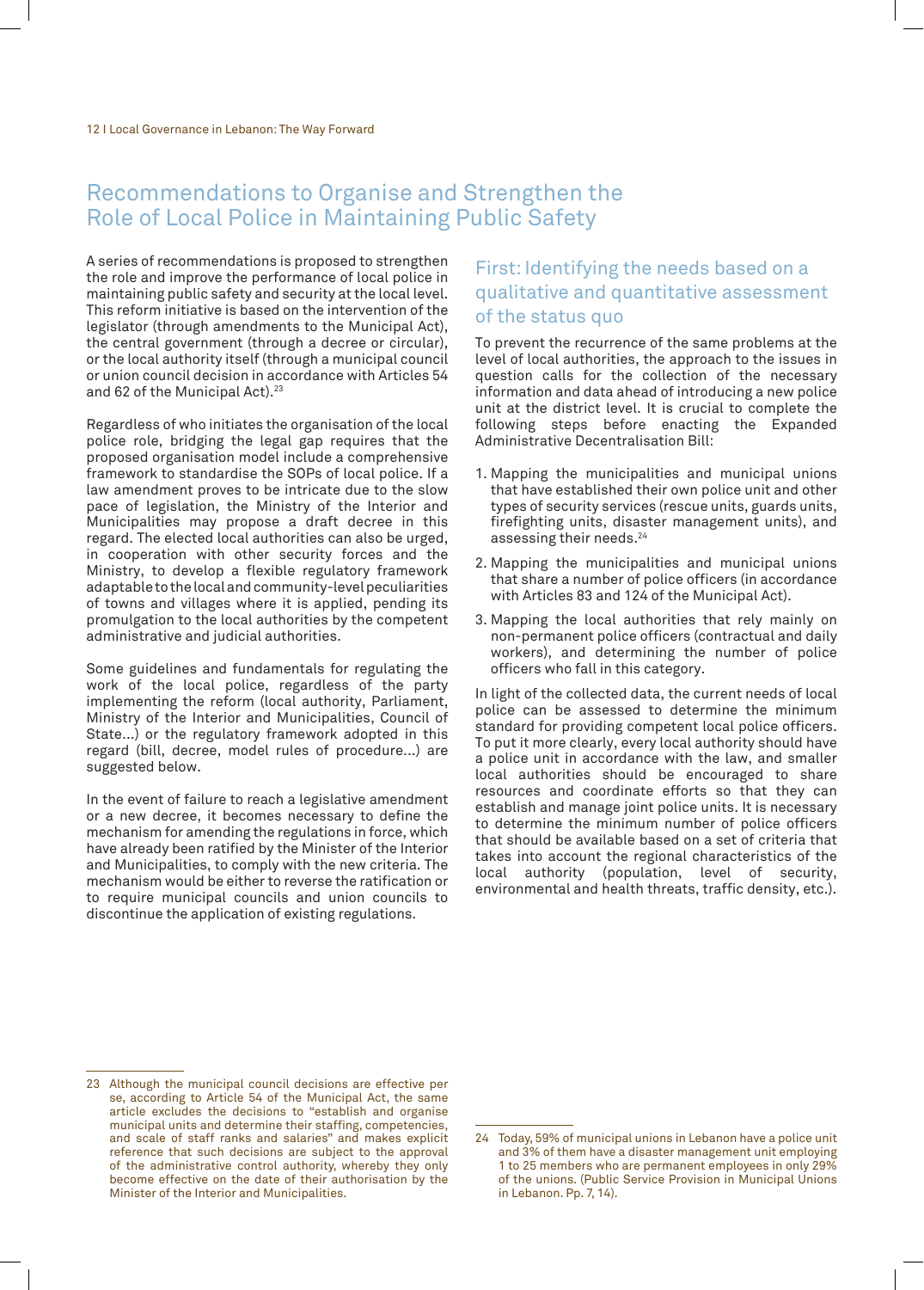#### Second: Defining the legal status of local police and consolidating the principles governing their work

Based on a comparative study of models adopted in other countries – and the French model in particular – three basic principles that govern the work of local police and contribute to defining their functions and scope of work can be drawn.

- Principle One: The local authority is bound to exercise its role and powers without violating the laws in force, nor prejudicing the rights and freedoms enshrined in the Lebanese<br>Constitution, especially individual Constitution, freedoms, the freedom of movement, the presumption of innocence and other principles that must be binding on all security services. In the same vein, the general rule established by the French Council of State (Conseil d'État) in dealing with the scope of authority of security services states that "freedom is the rule and the restrictions imposed by the police are the exception" should be adopted.25
- Principle Two: The relationship and modalities of communication between the local police and other public security services – foremost among which are the Internal Security Forces and their units – should be defined on the basis of the principles of cooperation, support and coordination. This can be achieved by establishing a clear and explicit framework that determines the extent to which the powers are interconnected and suggests ways to coordinate the roles of each of the various security services, which often work within the same geographical area.
- Principle Three: Pursuant to the Municipal Act and the above-mentioned advisory opinion of the Lebanese Council of State, we propose the adoption of the following definition of local police: "The local police is a public armed force with community and administrative policing roles. It may as well act as judicial police in cases where the offenders are caught in the act, or in cases of trespass on public and private property. Its jurisdiction is local, and its members wear uniform and carry authorised weapons while on duty."

Clearly, the provisions of the 2014 Administrative Decentralisation Bill and the proposed definition and principles are consistent in terms of determining the legal status of the local police force, their framework of cooperation with the central security forces, and the mechanisms for coordination between the district council police and the municipal police in the district.

#### Third: Integrating the principles of the standard operating procedure system of the police unit in all local authorities

Under the principle of administrative autonomy enshrined in the Municipal Act, the administrative control authority, or the Ministry of the Interior and Municipalities, may not obligate municipalities or municipal unions to adopt standard rules of procedure for police units. However, the Ministry of the Interior and Municipalities may disseminate general guidelines and directives that outline the general legal framework for the development of the rules of procedure and facilitate their integration process, once ratified by the Minister of the Interior and Municipalities in accordance with due process.

It is recommended, as a first step, to develop a set of guidelines and directives that define the general legal framework of the rules of procedure – these guidelines and directives should make reference to the binding clauses and provisions of the laws in force, primarily the Municipal Act and the Civil Service Act (Legislative Decree No. 112 of 12 June 1959) – and formulate model rules of procedure to be attached to the guidelines, for the local authorities to rely on and adapt to their needs, scope of work, and characteristics.

In terms of employment, many municipalities are unable to afford the additional financial burdens of increased staffing. Thus, it would be useful to consider a framework that allows exceptional recourse to contracting or recruiting on a daily-pay basis under specific conditions, provided that "seasonal" police officers are subject to minimum obligations and training requirements, in particular, the Code of Conduct for local police.<sup>26</sup>

Concerning the role in the ratification process played by judicial and supervisory bodies, such as the Council of State and the Civil Service Board, it is suggested to have the model standard operating procedures referred to the Civil Service Board's Research and Guidance Department, and to consult the Council of State before the model is disseminated, in order to maintain consistency and save the effort and time required to ratify each set of procedures separately.

<sup>25</sup> See the two constituent resolutions of the French Council of State (Conseil d'État) declaring that freedom of association and civil liberties, in general, are the rule, and restrictions applied thereon are the exception:

<sup>«</sup> Arrêt Baldy », State Council, 10 August 1917, No. 59855.

<sup>«</sup> Arrêt Benjamin », State Council, 19 May 1933, No. 17413 17520.

<sup>26</sup> Neither the ISF study nor the SOPs or the Code of Conduct have been published as of December 2017.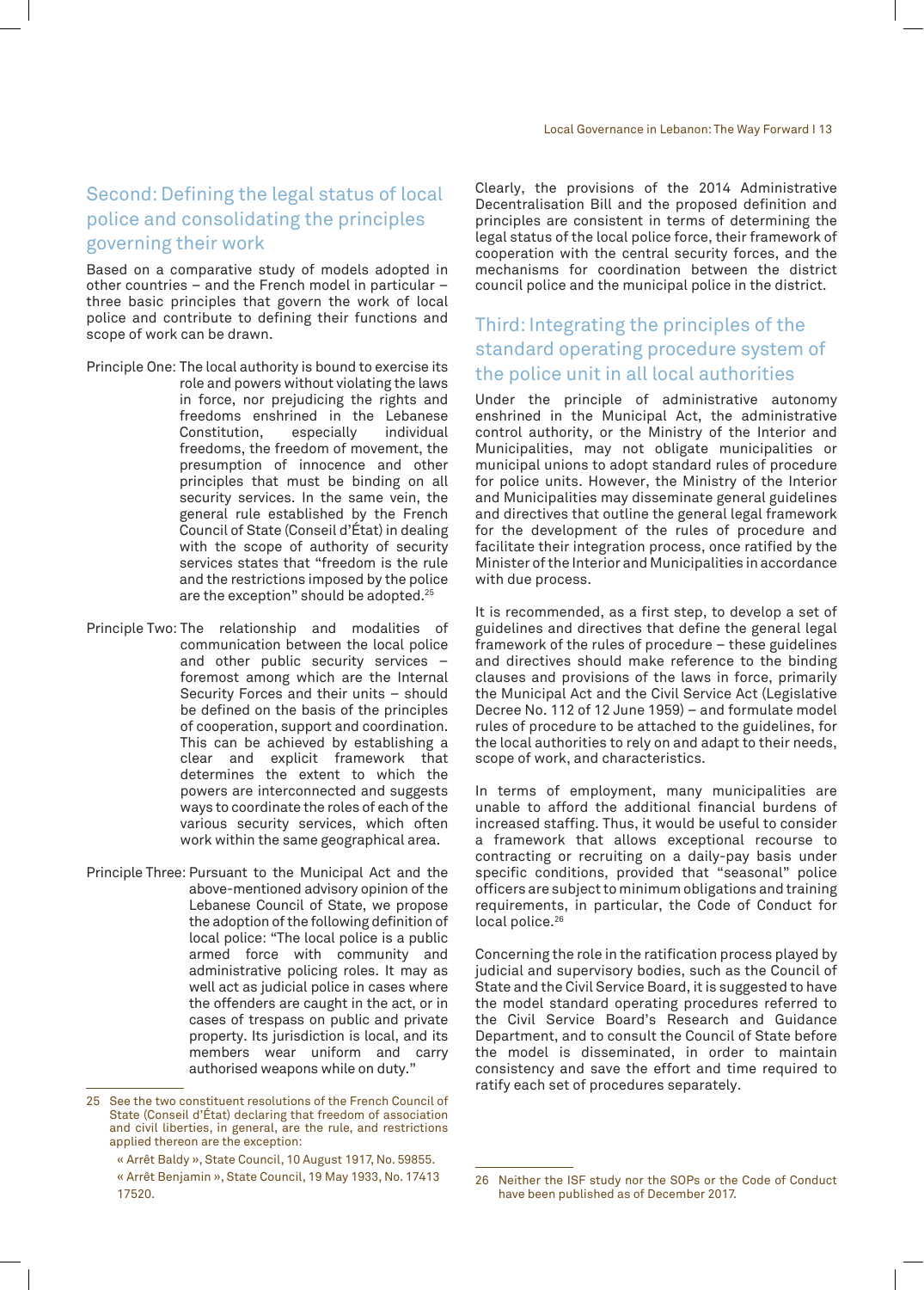#### 14 I Local Governance in Lebanon: The Way Forward

Furthermore, it would be worthwhile to consult the Expanded Administrative Decentralisation Bill, particularly Article 62 which sets out the functions of the police unit, to ensure that these functions are consistent with the provisions of the standard operating procedures currently proposed for adoption by municipalities and unions. In addition, the provisions of Articles 63 and 64 establish the principle of cooperation and training requirements for police units in municipalities and district councils and could be used to develop and integrate guidelines and directives on the operating procedures by building on the experience and success stories that some municipalities and unions have in this field. Such move paves the way for the transfer of the municipal union police to district councils in the future. With regard to the use of arms, and noting that the decentralisation law acknowledges the local police as an armed force, the following guidelines and criteria must be adopted:

First: Availability of the state of necessity to use arms, including in the following cases:

- $\blacksquare$  Legitimate self-defence.
- Countering an attempt to disarm a police officer.
- Executing the assigned missions in accordance with due process and in cooperation with other security forces.
- Protecting the premises of the municipality (town hall) or municipal union.
- Second:The exercise of judicial police functions in the cases specified above, particularly when thwarting an escape or outrun attempt by offenders whose involvement in a misdemeanor or felony has been determined by firm evidence, after repeated and loud warnings.
- Third: Ensuring the availability of the eligibility, training, competence and behavioural requirements for carrying and using arms by delegating the Institute of the Internal Security Forces to train local police officers and demanding the completion of such training as a prerequisite for obtaining the license to carry arms. This requirement should be explicitly stated in the model rules of procedure of local police as approved by the Ministry of the Interior Municipalities.
- Fourth: Determining the authorised weapon type and
	- securing a weapon storage space. The Ministry of the Interior and Municipalities issued a circular (No. 18 of 16 May 2001) that authorises local police to carry arms (including the use of pistols only, for example), subject to a set of guidelines, controls and restrictions. It is proposed to either consolidate this circular into the local authorities' proposed standard rules of procedure, or have another circular issued if the Ministry of the Interior and Municipalities sees fit to do so, based on the recommendations of the central security forces (most notably replacing pistols with a different type of individual small firearm).

#### Fourth: Determining the functions and scope of power of local police

Articles 74, 84, 85 and 124 of the Municipal Act provide for the functions and scope of power of local police. Article 74 identifies the main areas of action in which, based on the instructions of the head of the executive authority, local police officers may intervene as a community and administrative police force directly involved in preserving peace and security at the local level. These areas of action include:

- $\blacksquare$  Health surveillance and public health action.
- **E** Maintaining public cleanliness, in particular preventing littering and rubble dumping on the road sides and near waterways.
- $\blacksquare$  Organising and controlling construction and enforcing working hours for construction sites.
- $\blacksquare$  Maintaining traffic safety and facilitating circulation and movement in public places.
- **Managing, organising and controlling traffic, and** preventing noise pollution.
- **Protecting the environment and forested areas, in** particular preventing polluting emissions from generators, vehicles and machinery, and prohibiting logging and the transfer of firewood without legal authorisation.
- **Removing encroachments on public property,** especially abandoned machinery and vehicles, and unlicensed advertisements on poles, trees and others.
- **Diding 19 Organising and controlling seawater and freshwater** fishing and hunting.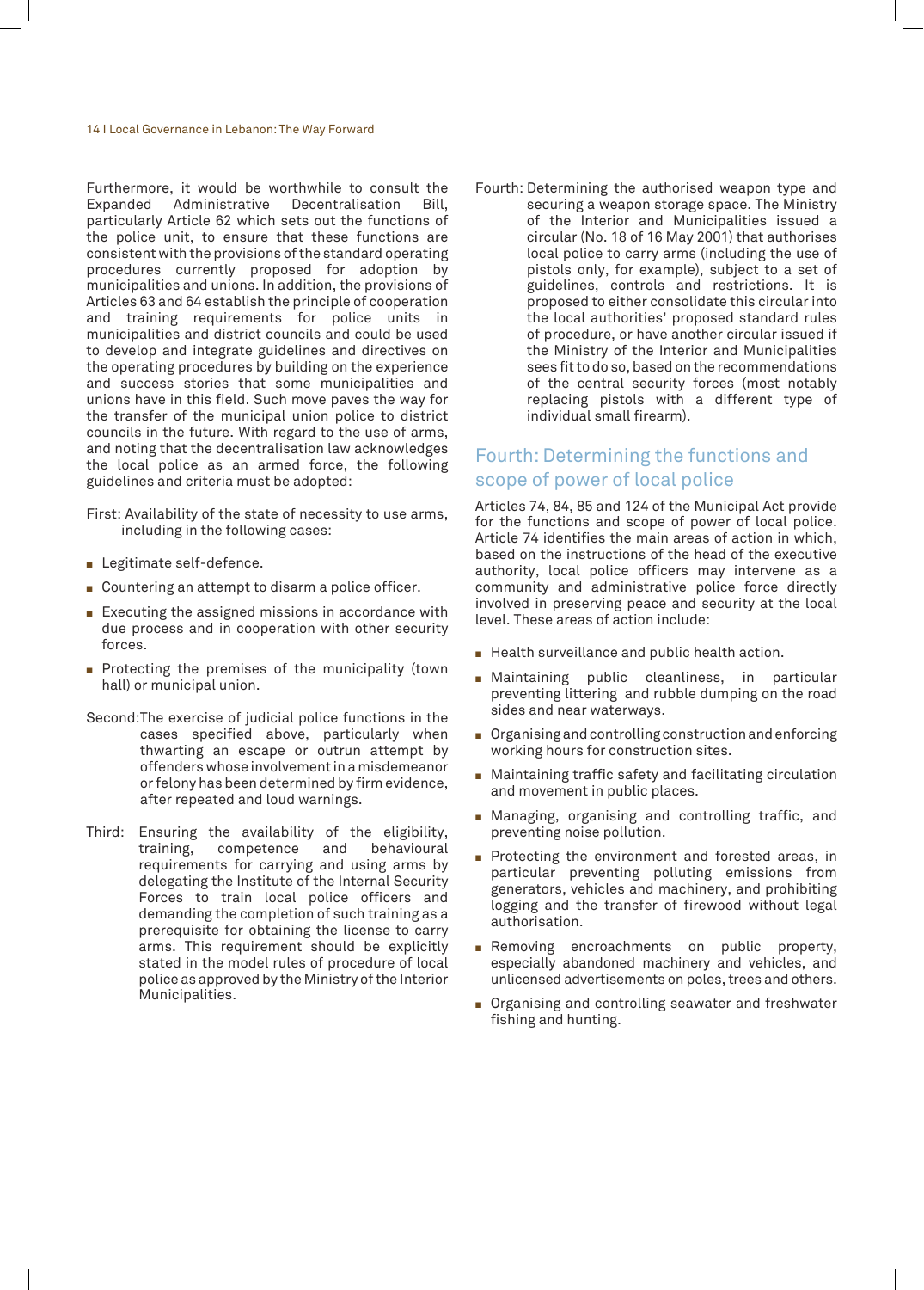In light of the existing legal texts (including Article 124 of the Municipal Act), the work methods, measures and procedures of local police units fall within the following scope:

- **Educating the citizens on compliance with the** provisions of the laws and regulations in force.
- Warning and addressing verbal or written notices of eviction, demolition, or removal of encroachment before proceeding to drafting a record of evidence for seizure or impoundment.
- **Reporting irregularities within their scope and** informing the municipal departments or official authorities concerned or the union municipalities of such reports through the president of the municipal or union council.
- Conducting surveillance patrols within their scope.
- $\blacksquare$  Conducting surveys or inquiries.
- **Conducting preliminary investigations into crimes** that were committed in the presence of witnesses and crimes that threaten public safety until the arrival of the competent judicial authority.
- **Effective enforcement including traffic management** or facilitation, drafting records of evidence of irregularities, removing encroachments on public<br>property, removing irregularities, restraining irregularities, restraining offenders, public comfort and security disturbers, etc.
- Covering municipalities whose budgetary limitations do not allow them to recruit their own police officers. Municipalities that do not have a police unit linked to their own administrative body may request the union to which they belong to arrange a secondment.

#### Fifth: Other key considerations

A set of practical and procedural measures is needed to institutionalise the local police and standardise its work as follows<sup>27</sup>:

- $\blacksquare$  Determining the legal status of local police.
- **E** Adopting a local police uniform (pursuant to the circular of the Ministry of the Interior and Municipalities No. 4 dated 19 January 2001 on adopting a uniform for the municipal police).
- $\blacksquare$  Adopting the special identification card for the local police members.
- $\blacksquare$  Identifying and providing the vehicles and equipment that local police units need to carry out their functions.
- $\blacksquare$  Adopting and integrating a code of conduct that takes into account the specificities of the local police.
- **Dimeshims** Organising the carrying and use of arms according to clear and specific standards enforceable by the Ministry of the Interior and Municipalities, in cooperation with the central security forces and local authorities.

See also:

Farid Youssef Ghanem. (2012). Al-mas'uliya 'an a'mal hurras al-amn, 'anaser al-quwwa al-'amma: mahiyat wa ahamiyat al-shurta al-baladiya. Tripoli (Lebanon): Al-mu'assassa alhaditha lil-kitab.

Cités Unies Liban (BTVL). (2015). Projet d'appui aux municipalités libanaises dans le domaine du renforcement du rôle et des compétences de la police municipale au Liban.

Étude de pré-diagnostic. Mars 2015. (Also available in Arabic).

Étude comparative : la police municipale en France, au Liban et en Tunisie. Mai 2015.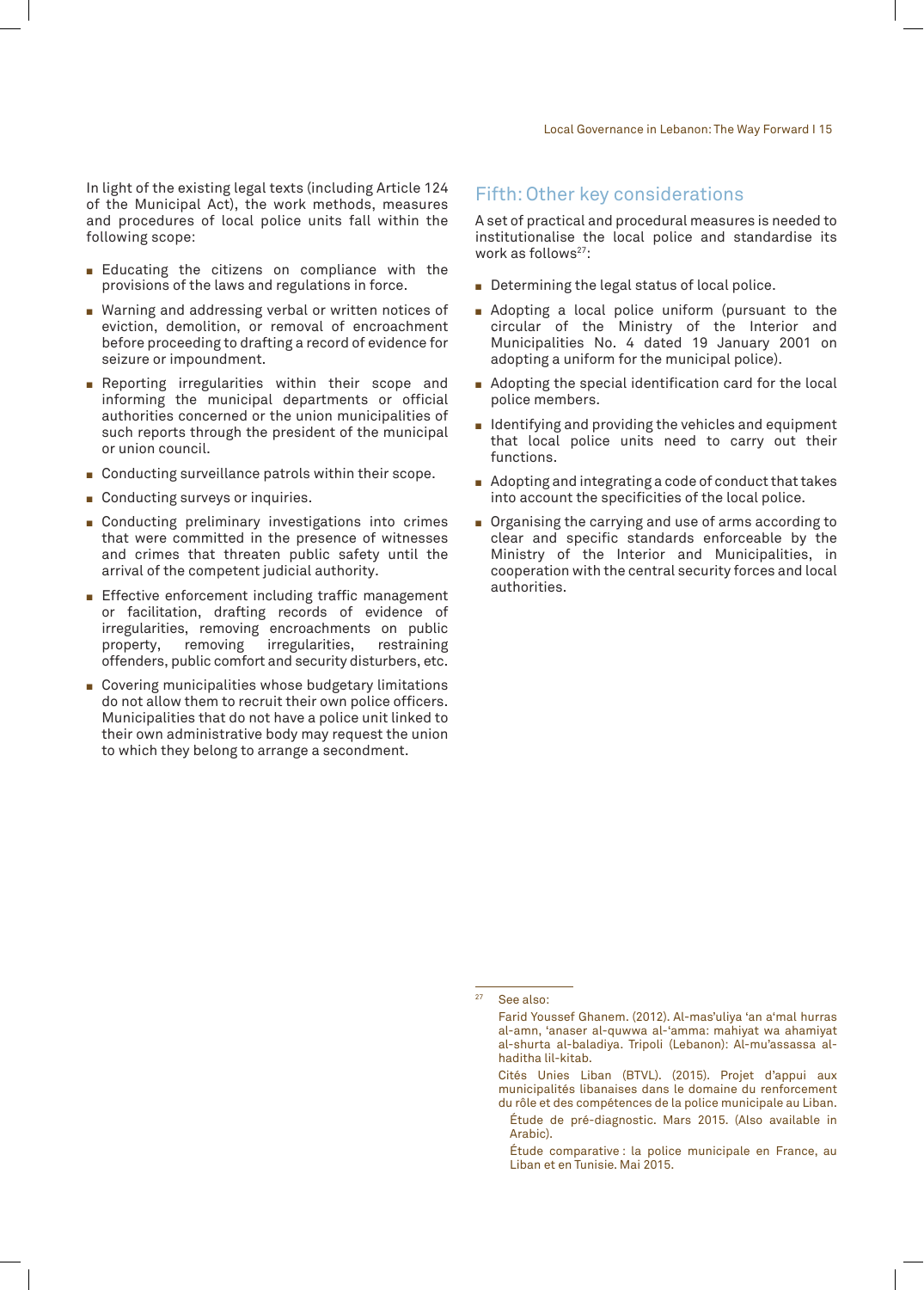### Strengthening Accountability and Citizen Participation in Local Governance

Local authorities are elected to represent local communities and achieve public interest and common good. They are the closest to the people in terms of both geographical proximity and mandate. Accountability and participation are thus the cornerstones of the work of local authorities. These two principles are enshrined, albeit not explicitly, in the Municipal Act. A number of positive strides in this area have been made thanks to<br>non-governmental organisations which have non-governmental consistently promoted accountability in municipal work. Among the most pertinent of these strides was the adoption of the Access to Information Act (No. 28 of 10 February 2017) which binds public administrations and municipalities to publish all public administrative documents (decisions, budgets, annual accounts and tenders) and create special websites for this purpose; and the issuance of Circular No. 13236 (dated 6 September 2017) in which the Minister of the Interior and Municipalities requested all municipalities and municipal unions, in response to the demands of the "Municipalities Under The Spotlight" (Baladiyat 'al Makshuf) campaign,28 to take the necessary measures to implement the Access to Information Act. These two pieces of legislation provided additional legal support to improving accountability at the local level. Despite all this, local authorities are still facing considerable challenges: the results of DRI's field survey (2017) show that only about half the municipal unions engage in active participation, and that the percentage of participation of individuals and civil society organisations in local work is still low in a large number of unions. What, then, are the most critical challenges facing accountability and participation in local governance? And what are the means to strengthen these two principles?

#### The Problematic Issues Related to Accountability and Citizen Participation in Local Governance

The current electoral system may be one of the major reasons for the lack of accountability and citizen participation in decision-making. Lebanese citizens are required to vote in the town or village where the records of their registration are found according to the 1932 census, i.e., in their district of family origin which, in most cases, is different from their permanent place of residence. This voting system undermines the accountability process, especially in densely populated towns and villages where the proportion of non-voters is very high. It is shaped by the political considerations that rest on the two pillars of the sectarian political

system, namely, the sectarian representation in government, and the "balanced" sectarian distribution between electoral districts. The prevailing political opinion is that any interference in the established order would disrupt the political balance between the constituent sectarian communities of the "consensual" power-sharing system of government, but the reality is that having citizens vote in a place other than their permanent place of residence and denying them both the freedom to choose where to vote, and the legal right to transfer their records of registration29 weakens their relationship with the elected local authorities. As counterintuitive as it may seem, accountability and participation are also absent in rural municipalities where the majority of voters are residents, hence the need to establish a grassroots democratic practice.

The majority system that is applied in the municipal elections compromises fair representation through facilitating the monopoly of municipal councils by the main political parties, the most organised and financed, and strategic electoral alliances rooted in traditional antagonism and family ties. In both cases, the majority system is a major obstacle to emerging political movements and reformist civil campaigns. Had the electoral system applied the principle of proportional representation, a significant number of independent list candidates would have won representative seats in the municipal elections of 2016.

The absence of accountability and participation is also fundamentally linked to the fact that the legal and regulatory framework for local governance does not require local authorities to engage and consult the citizens in decision-making, public policy-making, and strategic planning. At the same time, the lack of public confidence in the judicial and supervisory bodies' ability to hold public authorities accountable, whether central or decentralised, disincentivises the participation of citizens and their self-organisation into pressure groups that urge the local authorities to respond to their demands.

<sup>28</sup> The circular can be found on the official website of the "Municipalities Under the Spotlight" campaign: https://mutslb.org. Retrieved in December 2017.

<sup>29</sup> According to Article 40 of the Personal Status Code (1951) and its amendments, any Lebanese citizen may request the transfer of their civil registration from one region to another upon providing a proof of three-year uninterrupted residence in the region they wish to transfer their records to. However, the Minister of the Interior and Municipalities may "deny the request if it is found to be necessary". The Lebanese government is currently using this provision of the Law to deny civil registration transfer requests for political and electoral reasons.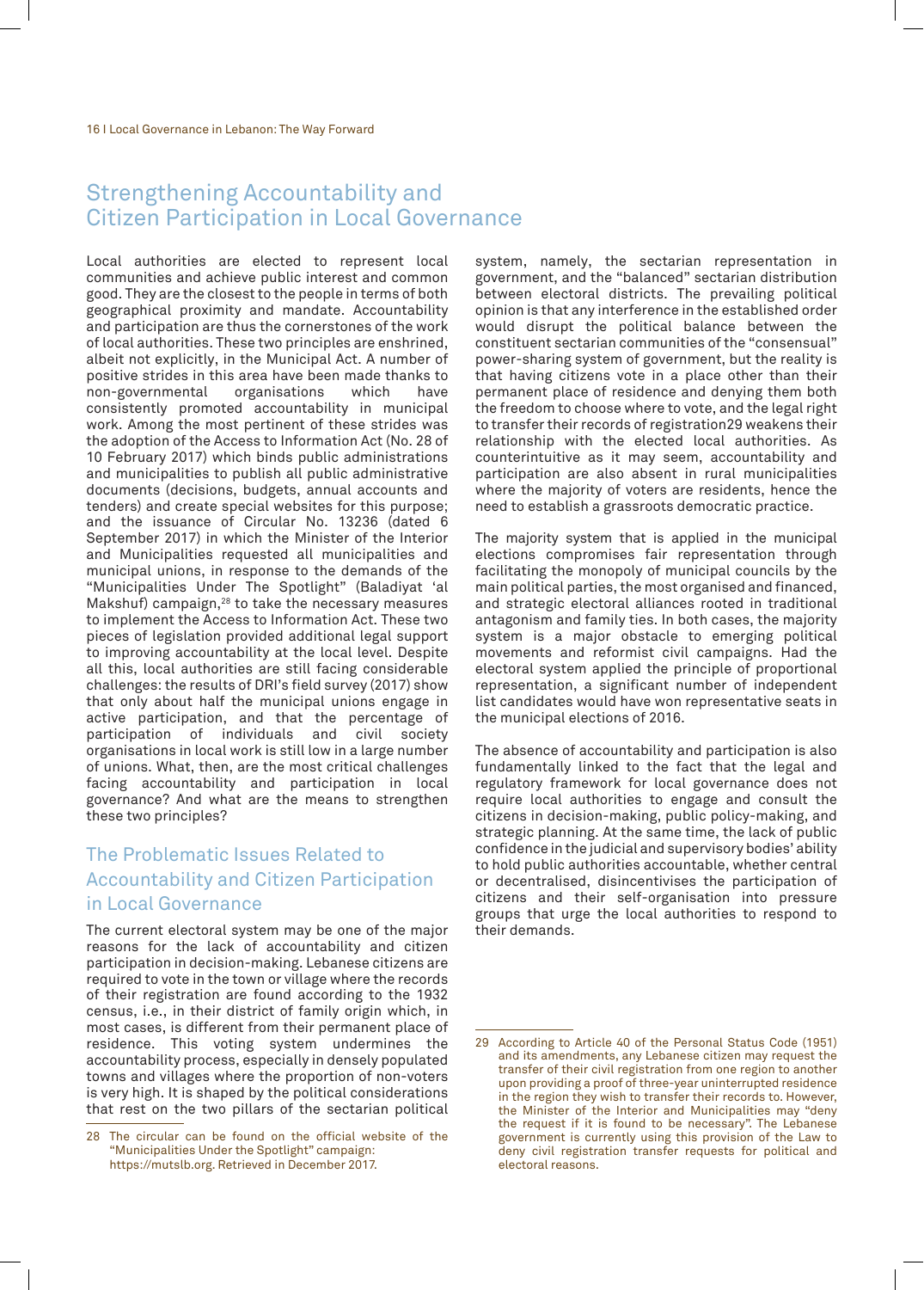### Recommendations to Strengthen Accountability and Citizen Participation in Local Governance

In 2017, the new Parliamentary Elections Law and the Access to Information Act were passed. They are expected to contribute to enhancing participation and accountability at the local governance level. Several campaigns have also been launched by civil organisations (eg, the "Municipalities under the Spotlight" and "Beirut Madinati" campaigns) to promote citizen participation and transparency mechanisms that enable accountability.30

#### First: Achieving Better Representation at the Local Level

The adoption of proportional representation in the new Parliamentary Elections Law (No. 44 of 17 June 2017) makes its adoption at the municipal elections level imperative, pursuant to Article 16 of the Municipal Act. In parallel with this reform promoting fair representation at the level of smaller electoral constituencies such as municipalities, the citizens living in a given municipal area should be given the right to elect their municipal representatives, especially since the expanded administrative decentralisation bill that is on the agenda of the decentralisation committee of the Administration and Justice Committee until early 2018 provides for the application of proportional representation to fill a portion of the seats of the anticipated district councils.

## Second: Promoting Accountability

#### in Local Authorities

The second legislative reform of 2017, or the Access to Information Act which promotes accountability is rarely applied: municipalities publish only 10% of the information related to their budgets and decisions, and less than 12% of municipal unions have a favorable opinion of this Act.<sup>31</sup>

However, promoting accountability first requires the availability of the necessary mechanisms to access information and administrative documents, in particular decisions, budgets, annual accounts, tender files and all documents issued by the local councils and their presidents in the exercise of their duties. It is worth mentioning that even the Municipal Act of 1977 provides for a number of mechanisms that allow individuals to stay current with municipal work. Article 45 of the Municipal Act explicitly states the right of voters or interested parties to obtain copies of the municipal

council decisions that may be disclosed to the public. Article 55 of the same act stipulates that the municipal council decisions that are in force and serve a public interest shall be posted on the door of the municipal premises. This means that the judiciary has already established this right and explained in detail the means and scope of application of those two articles.

#### The Local Authorities' Obligation of Transparency under the Lebanese Administrative Law

In a jurisprudence case of the Lebanese Council of State issued in 1995 (Decision No. 471 dated 29 March 1995), the latter confirmed that the refusal of the concerned municipality to give the applicant a copy of its budget for the years 1991 and 1992 and annual accounts of 1991 is in violation of Article 45 of the Municipal Act. In another, more recent case submitted by a citizen challenging the municipality's decision denying him access to the decisions of its municipal council, the Administrative Court reaffirmed the following principles (Decision No. 577/2012–2013, Raymond Tohmé Habib, Municipality of Bsalim – Mezher – Majzoub):

- Article 45 regulates the exercise of the right to obtain copies of the municipal council decisions, while Article 55 regulates the publication of decisions of public interest and the notification of other executory decisions to the interested parties.
- $\blacksquare$  The terms used in Articles 45 and 55 above are clear and explicit in distinguishing between two categories of people entitled to obtain copies of municipal council decisions, each of which is distinct and separate from the other.
- **Any person eligible to vote in the municipal** constituency is able to exercise this right; nonvoters are considered as interested parties.
- $\blacksquare$  The law has not restricted the right to obtain copies of the municipal council decisions, except in the event of abuse of this right.
- The municipality may not take regulatory decisions that violate the law or obscure the understanding of the legal text, especially the right to obtain copies of the municipal council decisions or the obligation to publish them.

<sup>30</sup> André Sleiman. (2017). "Li-radm al-huwa bayna baladiyat Beirut wal-nass" (Closing the Gap Between the Municipality of Beirut and the People). Beirut: An-Nahar. 5 April 2017.

<sup>31</sup> Public Service Provision in Municipal Unions in Lebanon. Pp. 17–18.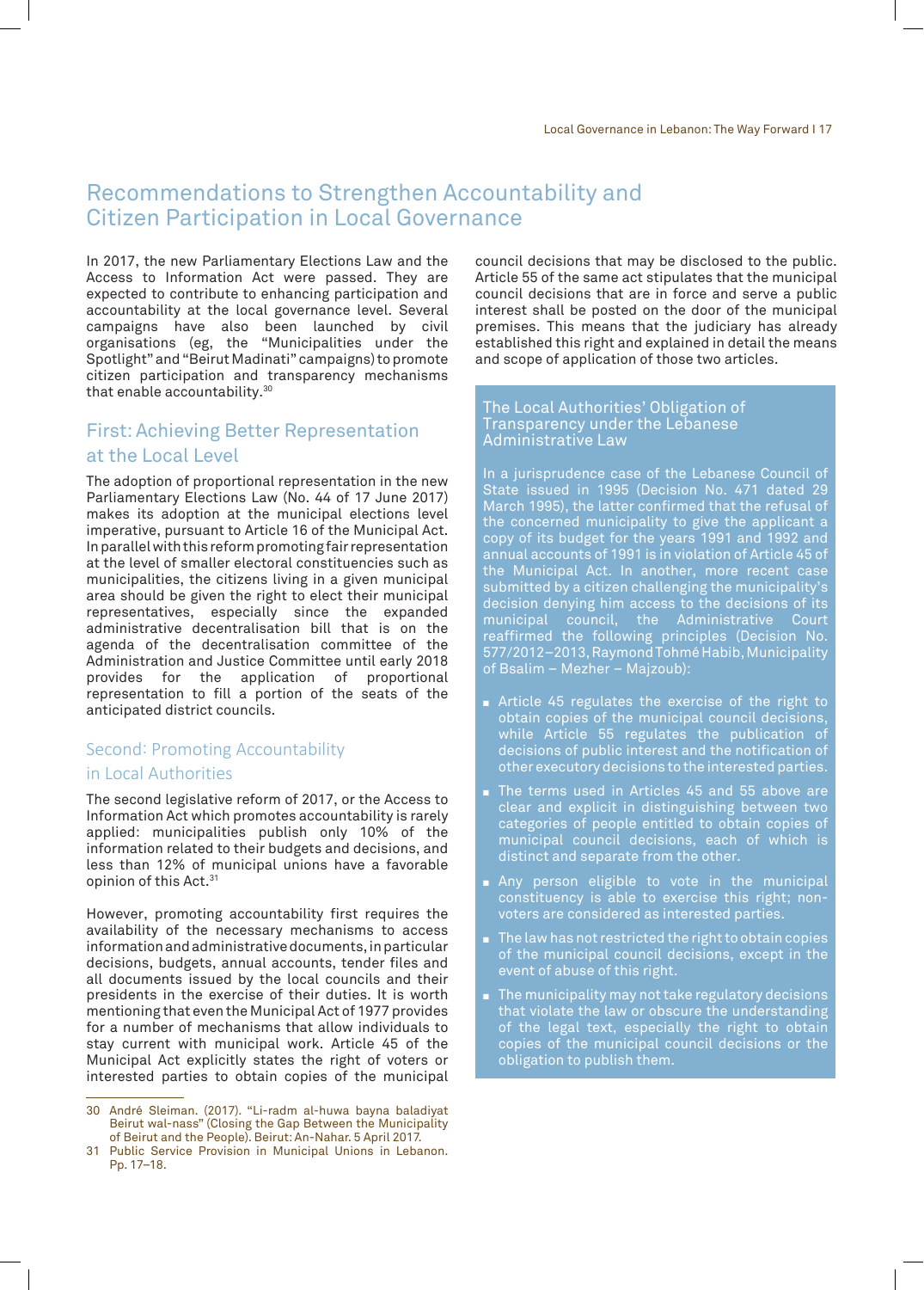#### 18 I Local Governance in Lebanon: The Way Forward

The application of the Access to Information Act that emphasises the local authorities' obligation of transparency allows the practice of accountability and oversight by both citizens and civil society organisations (known as citizen – or civilan – oversight). The biggest obstacle to the application of this act has been the stalled establishment of the National Anti-Corruption Commission provided for in Articles 19 and 22 of said Act<sup>32</sup> due to the blocked adoption of the Anti-Corruption Law still under discussion at the General Assembly of Parliament. Moreover, it will be impossible to compel the competent authority to implement the decisions of the National Anti-Corruption Commission since the Lebanese Administrative Law lacks the mechanisms that empower the Council of State to bind public administrations to abide by its decisions or to impose sanctions on them if they fail to do so. The risk, in this case, is that the decisions of the Commission will become a mere expression of disapproval that is impossible to translate into binding legal constraints.

For this reason, the first step towards improving the accountability of local authorities is to establish the National Anti-Corruption Commission and give it all the powers and resources it needs to be fully operational. Also, there is a need to strengthen the role of oversight and judicial bodies in holding accountable the authorities that fail to adhere to the obligation of transparency.

The second step is to develop information and communications technology (ICT) tools and draw a comprehensive digital transformation plan that would reduce administrative paperwork routines and boost efficiency. Automation provides direct electronic communication with citizens and faster completion of administrative and financial procedures. Moreover, automation will enable the application of the law on the right to access information by facilitating the publication of administrative documents on the official website of the authority concerned.

The third step is to approve the legal amendments required to declassify the meeting reports of the elected local councils (as required in Article 35 of the Municipal Act) and make their publication as binding as the decisions contained in them. Finally, it will be useful to reproduce the Basil Fuleihan Institute's "citizen budget" experience<sup>33</sup> at the local level, considering that the official model adopted for the preparation and execution of municipal budgets is nowhere near the standards of accountability.

#### Third: Strengthening Citizen Participation in Local Governance

While the Municipal Act does not explicitely enshrine the principle of participation, mayors and municipal union presidents use various means and mechanisms to ensure communication with the local population, including:

- Personal visits.
- Relying on the mukhtars and distributing public opinion survey forms.
- **n** Organising consultative meetings, interactive workshops and discussions where voters and residents are invited to discuss their concerns and voice their needs and demands.
- $\blacksquare$  Inviting the citizens to present a specific issue during an ordinary local council meeting.34
- Forming specialised volunteer committees to follow up and advise on specific issues.35
- **Establishing a counseling and guidance office and** creating a website to allow the citizens to submit queries in person or online.

<sup>32</sup> In accordance with Article 22 of this Act, the National Anti-Corruption Commission is responsible for applying the provisions of the Access to Information Act, advising the competent authorities, receiving and investigating complaints arising from the non-application of the Act, issuing the necessary decisions in this regard, reporting the difficulties that people encounter in accessing information, and contributing to training, education, and awareness raising on the importance of the right to access information and the means to exercise it.

<sup>33</sup> Lebanese Republic. Ministry of Finance. (2018). Citizen Budget 2018. Beirut: Institut des Finances Basil Fuleihan. April 2018.

<sup>34</sup> In accordance with Article 35, paragraph 2, of the Municipal Act, which allows any person to raise any issue or matter before the local council, provided that they obtain prior authorisation from the President of the Council.

<sup>35</sup> In accordance with Article 53, paragraph 2, of the same Act, which provides for the possibility of appointing specialised committees from outside the local council's membership.